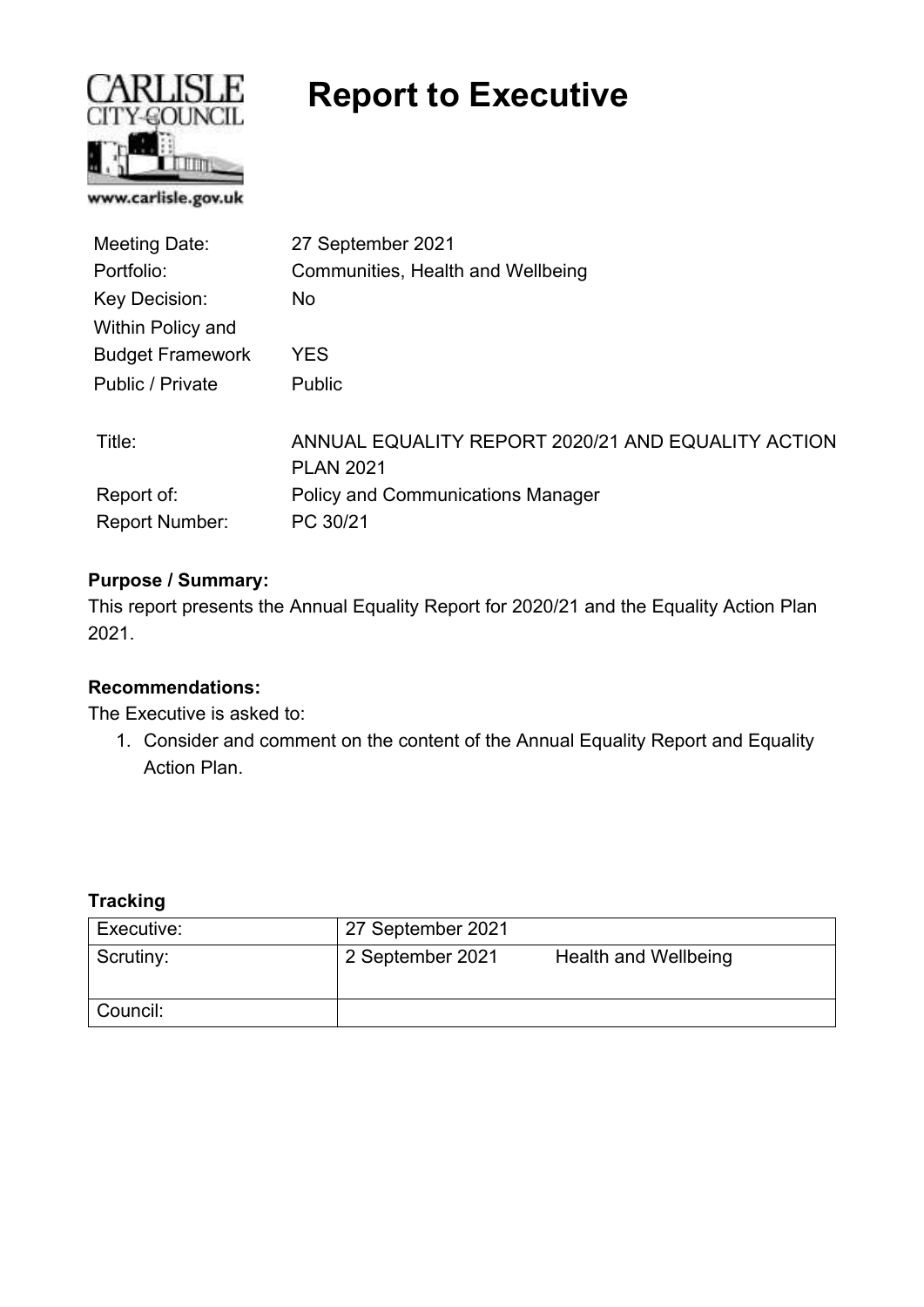# **1. BACKGROUND**

- 1.1 The Equality Act (2010) replaced the previous anti-discrimination laws with a single Act. A key measure in the Act is the Public Sector Equality Duty which came into force in April 2011. This duty requires public bodies to tackle discrimination and provide equality of opportunity for all.
- 1.2 The Council's Equality Policy outlines how we meet the duties of the Equality Act. The Policy was approved by the Executive in May 2020, including the equality objectives for 2020-24.
- 1.3 The Council must provide information about how equality is considered in decision making, policy development and engagement. The Equality Policy states that this information will be published within an annual equality report and reported to the Senior Management Team, Executive and Overview and Scrutiny.

# **2. PROPOSALS**

- 2.1 The Annual Equality Report 2020/21 (Appendix 1) provides an overview of equality work, including the workforce profile, employee support, customer satisfaction, partnership working, consultation and engagement.
- 2.2 The Council has a positive approach to equality both in supporting staff and engaging with the community. This is demonstrated by the commitment to be open and transparent, acknowledging gaps in data and looking at how the Council can improve. The Equality Action Plan 2021 sets out actions on how the Council will work towards achieving the equality objectives and address the issues identified.
- 2.3 The Annual Equality Report presents equality information between April 2020 and March 2021. As detailed in the report, the Health and Wellbeing Scrutiny Panel has received updates on the response to the coronavirus pandemic throughout the year. The Council has maintained business continuity for its essential services, adjusting to continue services and meet the needs of the most vulnerable. Work is ongoing to build community resilience with key partners and ensure that equality is incorporated into the planning, response and recovery stages of our emergency planning work.
- 2.4 The Council is developing its response and preparedness to the forthcoming Armed Forces Bill 2021. This Bill will incorporate the Armed Forces Covenant into legislation. The Council is in a good position to demonstrate that it has due regard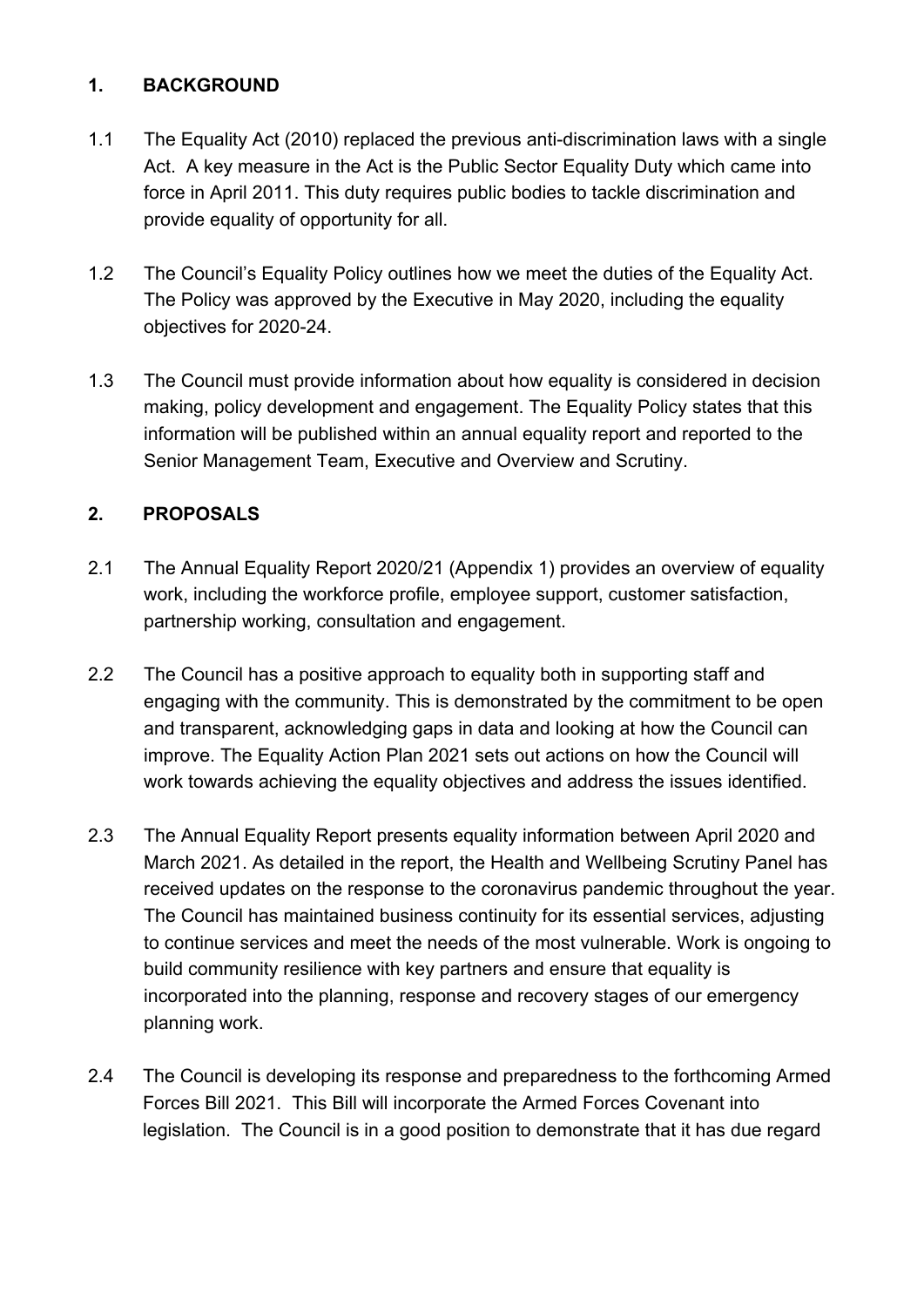to the principles of the Covenant and how it will develop this work in future. This includes reviewing training for staff and promoting awareness of the Covenant across the authority. The Council also works with partners to develop support to the armed forces community. Examples are the support of the Carlisle and Eden Armed Forces Support Co-ordination Project and participation in the Cumbria Armed Forces Covenant Partnership.

### **3. RISKS**

3.1 The Public Sector Equality Duty places specific duties on the Council, the Annual Equality Report provides evidence of compliance with these duties.

# **4. CONSULTATION**

4.1 The Annual Equality Report has been reported to managers, Senior Management Team and the Health and Wellbeing Scrutiny Panel.

### **5. CONCLUSION AND REASONS FOR RECOMMENDATIONS**

5.1This report presents the Annual Equality Report to enable the Council to fulfil the requirements of the Public Sector Equality Duty.

### **6. CONTRIBUTION TO THE CARLISLE PLAN PRIORITIES**

6.1 The Annual Equality Report supports the Carlisle Plan's priorities by promoting equality of opportunity for all and seeking to improve the health and wellbeing of the people of Carlisle.

| <b>Contact Officer:</b> | <b>Steven O'Keeffe</b>                                   | Ext: 7258 |
|-------------------------|----------------------------------------------------------|-----------|
| <b>Appendices</b>       | Appendix 1 - Annual Equality Report 2020/21 and Equality |           |
| attached to report:     | <b>Action Plan 2021</b>                                  |           |

**Note: in compliance with section 100d of the Local Government (Access to Information) Act 1985 the report has been prepared in part from the following papers:** 

**• None**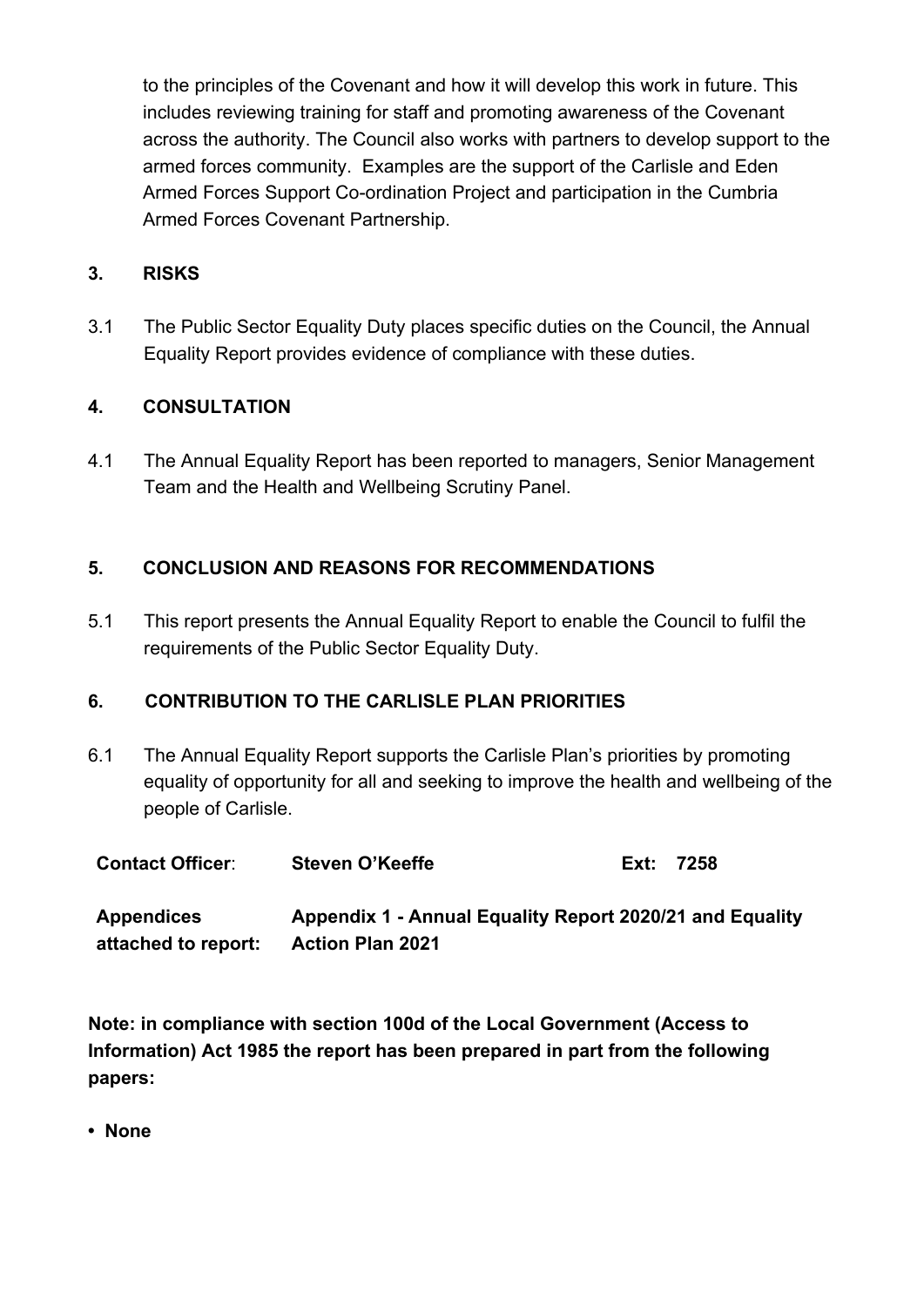# **CORPORATE IMPLICATIONS:**

**LEGAL -** The Equality Act 2010 replaced the previous discrimination legislation in Great Britain relating to sex, race, discrimination, sexual orientation, religion or belief and age. It affects the Council in a number of ways, particularly in respect of our role as an employer and a service provider. The Annual Equality Report and Equality Action Plan demonstrate how the Council is performing and how it will continue to seek to comply with its obligations in the future.

# **FINANCE –** None

**EQUALITY –** The Annual Equality Report enables the Council to meet its requirements under the Equality Act (2010).

**INFORMATION GOVERNANCE –** None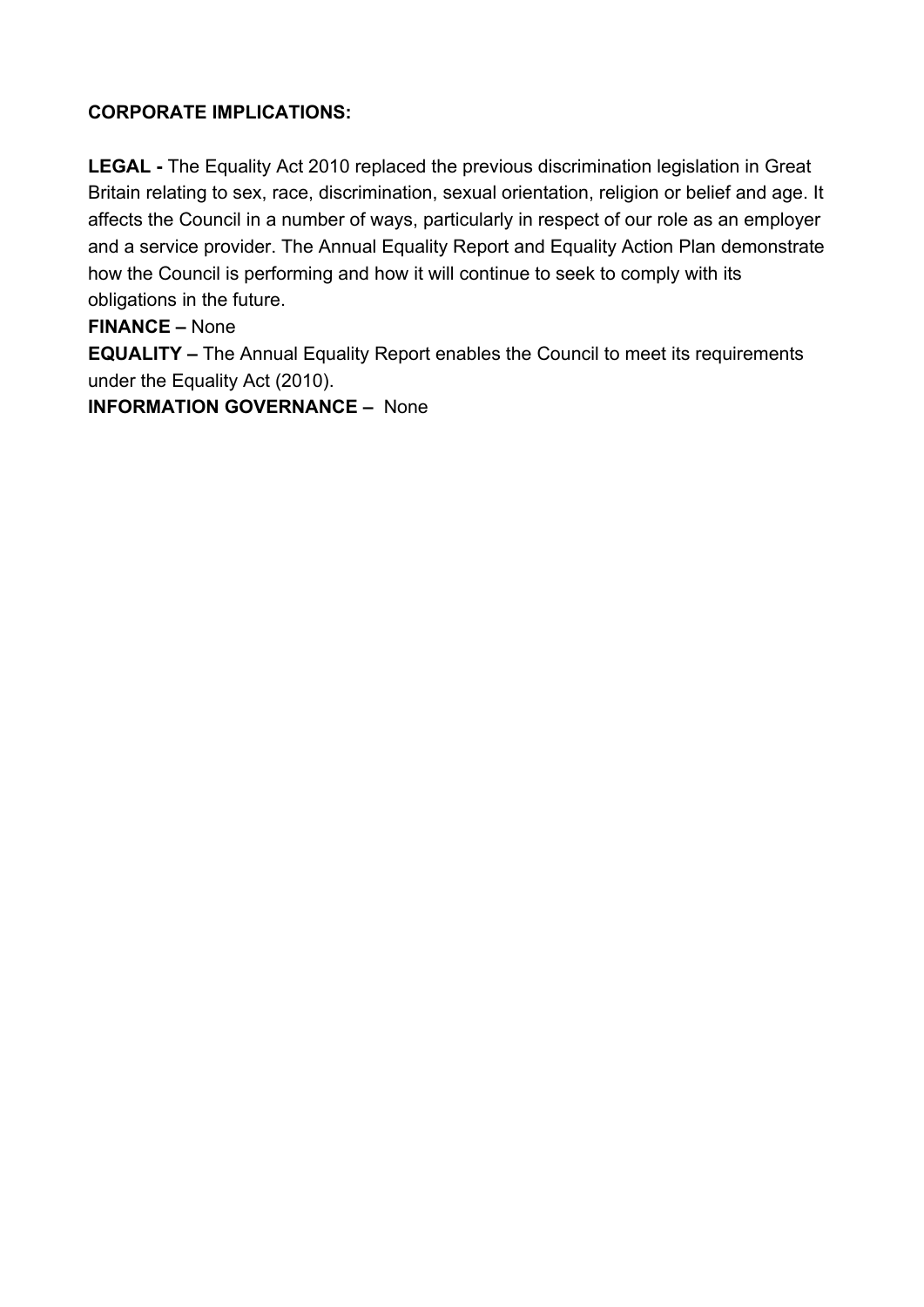# **Carlisle City Council**

# **Annual Equality Report 2020/21 and Equality Action Plan 2021**

# **Contents**

| Appendix 1 - Workforce profile on 31 March 2021 and latest comparative data |  |
|-----------------------------------------------------------------------------|--|
|                                                                             |  |

# <span id="page-4-0"></span>**Introduction**

Under the Equality Act (2010), we must provide information about how equality is considered in decision making, policy development and engagement. This report presents our equality information between 1 April 2020 and 31 March 2021.

We use this information to identify equality issues and develop areas for action or improvement. We aim to publish information in an accessible format and ensure it follows the principles of our Data Quality Policy, giving confidence to the users of the information. We give details about what we publish and why, explaining how the information is used. We also acknowledge gaps in our data and explain how we can improve this. This document is reported to our Senior Management Team, Executive, Scrutiny Panel and published on our website.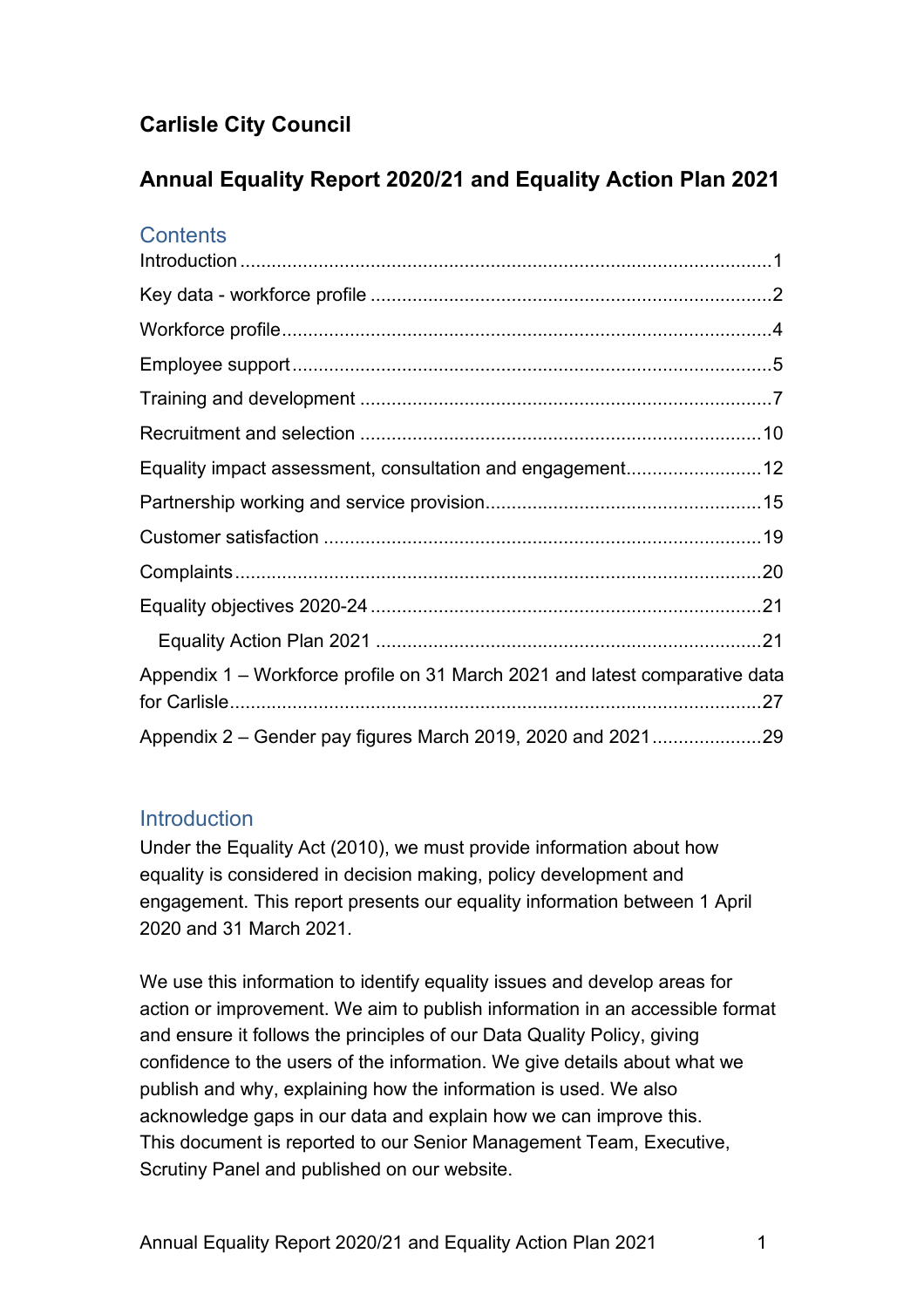# <span id="page-5-0"></span>Key data - workforce profile

The following key information about our workforce provides a quick reference and comparative data from previous years. The full workforce profile is provided in Appendix 1.

| Number of employees <sup>1</sup> | Date            |
|----------------------------------|-----------------|
| 471                              | l 31 March 2021 |
| 477                              | 31 March 2020   |
| 454                              | 31 March 2019   |

Sex

| Female employees | Date          |
|------------------|---------------|
| 50.5%            | 31 March 2021 |
| 50.3%            | 31 March 2020 |
| 51.5%            | 31 March 2019 |

# **Ethnicity**

| Employees from all<br>other ethnic groups<br>combined | White employees | Employees with<br>undeclared ethnicity | Date          |
|-------------------------------------------------------|-----------------|----------------------------------------|---------------|
| 1.5%                                                  | 88.3%           | 10.2%                                  | 31 March 2021 |
| 1.5%                                                  | 90.1%           | 8.4%                                   | 31 March 2020 |
| 1.5%                                                  | 89.9%           | 8.6%                                   | 31 March 2019 |

#### Age

| Average age of employees | Date            |
|--------------------------|-----------------|
| 46.8                     | 31 March 2021   |
| 46.1                     | l 31 March 2020 |
| 46.7                     | l 31 March 2019 |

| Percentage of employees aged between | Date          |
|--------------------------------------|---------------|
| 45-64                                |               |
| 56.7%                                | 31 March 2021 |
| 56.0%                                | 31 March 2020 |
| 56.2%                                | 31 March 2019 |

<span id="page-5-1"></span><sup>&</sup>lt;sup>1</sup> Staff who have multiple posts are counted twice.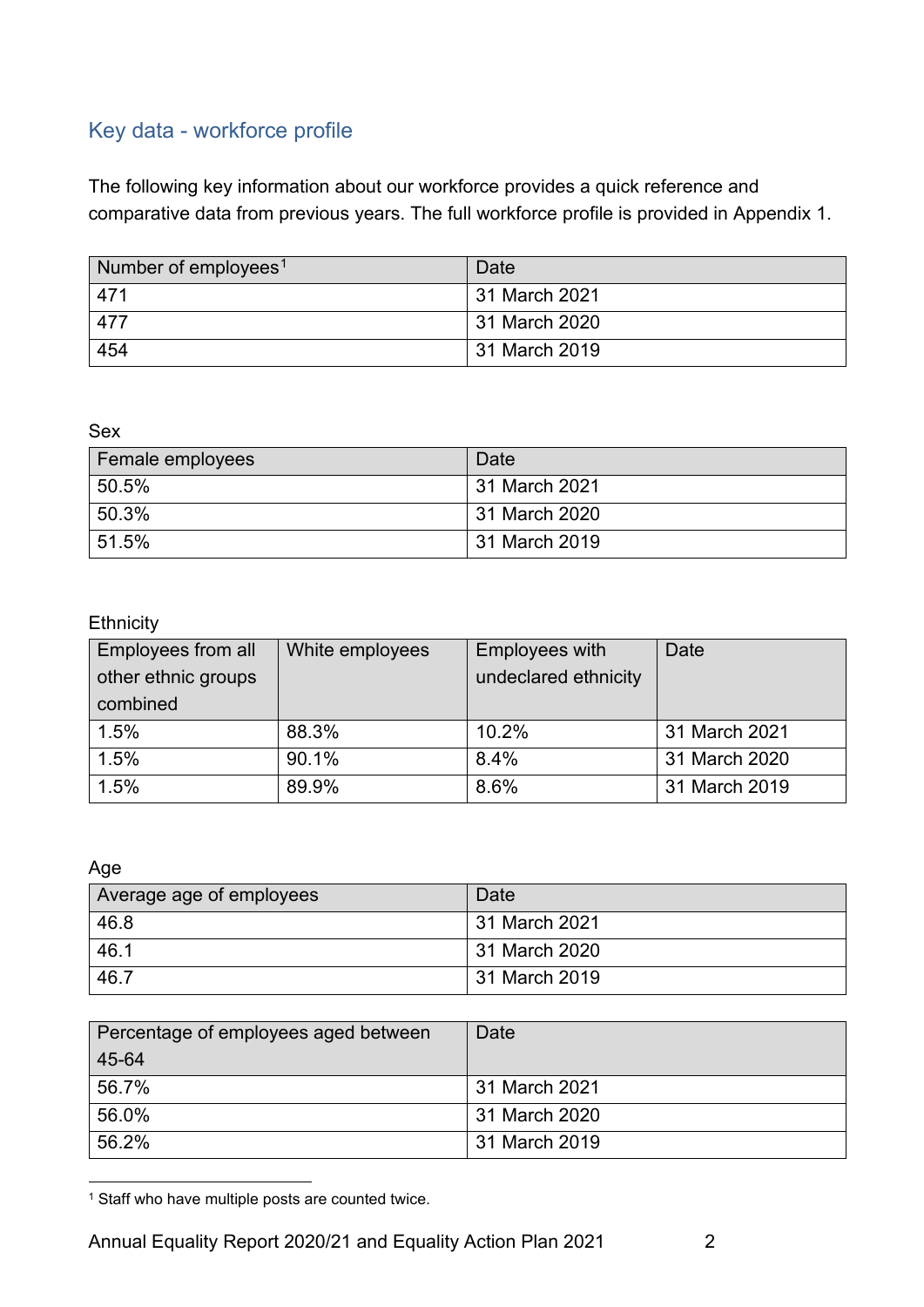Disability

| Employees with self-declared disabilities | Date          |
|-------------------------------------------|---------------|
| 3.8%                                      | 31 March 2021 |
| 4.0%                                      | 31 March 2020 |
| 4.0%                                      | 31 March 2019 |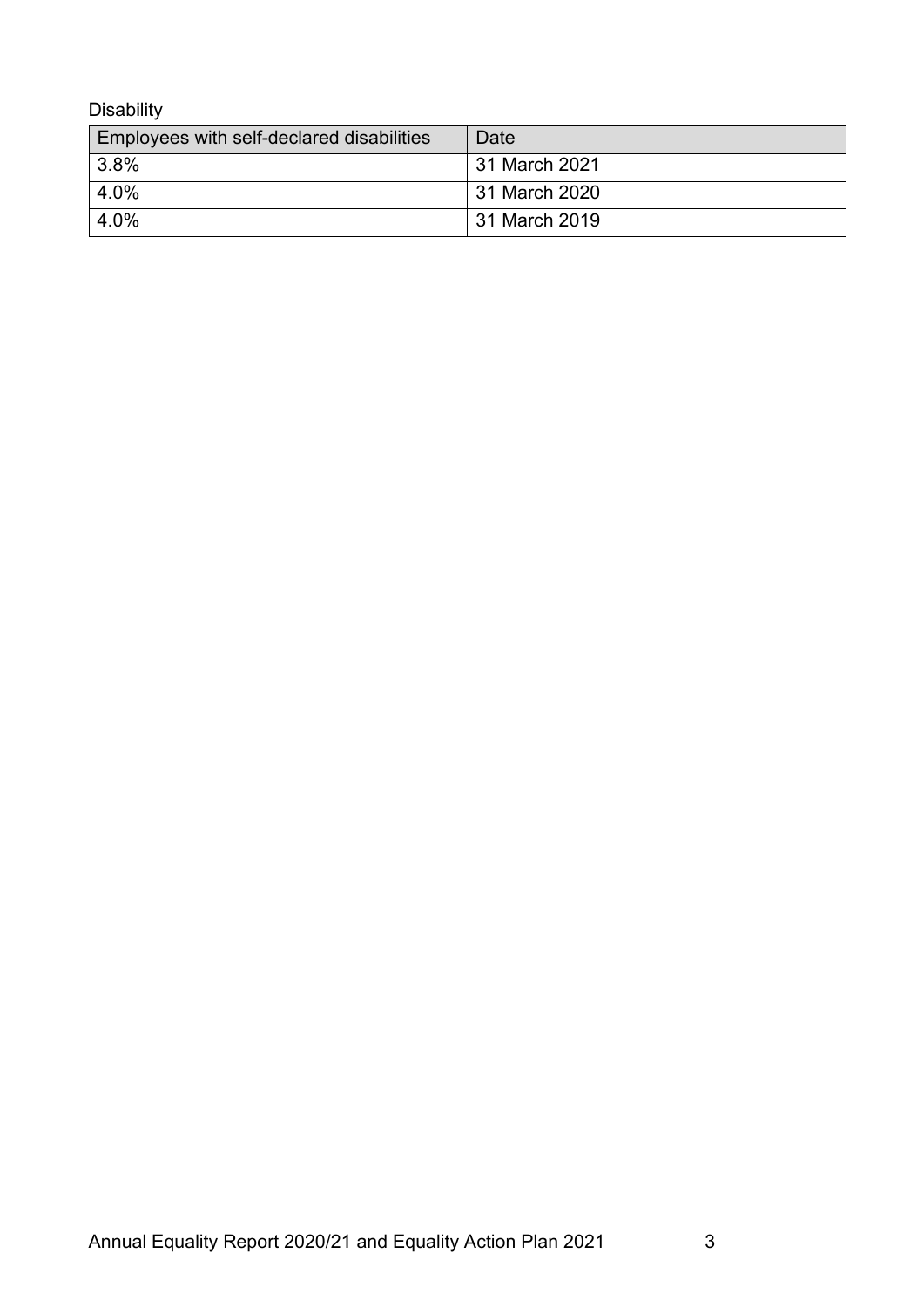# <span id="page-7-0"></span>Workforce profile

We have a duty under the Equality Act (2010) to publish information about the protected characteristics of our employees. Staff provide this information voluntarily; we aim to create an environment where employees feel comfortable and confident to do this. It is of great benefit to be aware of the needs of our workforce, enabling us to adjust or provide for different needs. It also assists us with workforce planning and how we can support and develop staff. We use other mechanisms to supplement this information, such as surveys and occupational health figures.

The full workforce profile and the latest comparative data for Carlisle is shown in Appendix 1. Recent data is not available for some characteristics (eg ethnicity, religion, sexuality) making it difficult to compare our workforce with the local population in all areas. The initial findings from the Census 2021 will be published in March 2022 and incorporated into next year's Annual Equality Report.

Our Workforce Development Plan set outs action to improve apprenticeship provision, progression opportunities and wellbeing. Apprenticeships are a key part of our approach to succession planning and will help to tackle skills shortages by growing our own. We held virtual awareness sessions during National Apprenticeship Week (February 2021) with our apprenticeship providers to show what apprenticeships can offer to staff and give details of the Apprenticeship Levy. We provide additional financial support to service areas to encourage the use of apprenticeships. The Workforce Development Plan includes an action to improve the use of higher level apprenticeship provision and over the past 12 months (2020/21), 22 employees were on an apprenticeship programme.

The Government's Equality Act 2010 (Specific Duties and Public Authorities) Regulations 2017 implemented a mandatory gender pay gap reporting requirement for public sector employers with more than 250 employees. Appendix 2 shows our gender pay data for 2019, 2020 and 2021, and the average Chartered Institute of Public Finance and Accountancy (CIPFA) near neighbour figures for 2020/21. Our mean and median gender pay data compares favourably to the near neighbours average. The pay quartile data shows that our lower quartile differs in gender balance to the average where we have a larger proportion of male employees. In response to these figures, we are developing action to address the gender imbalance of male and female staff working in front-line roles.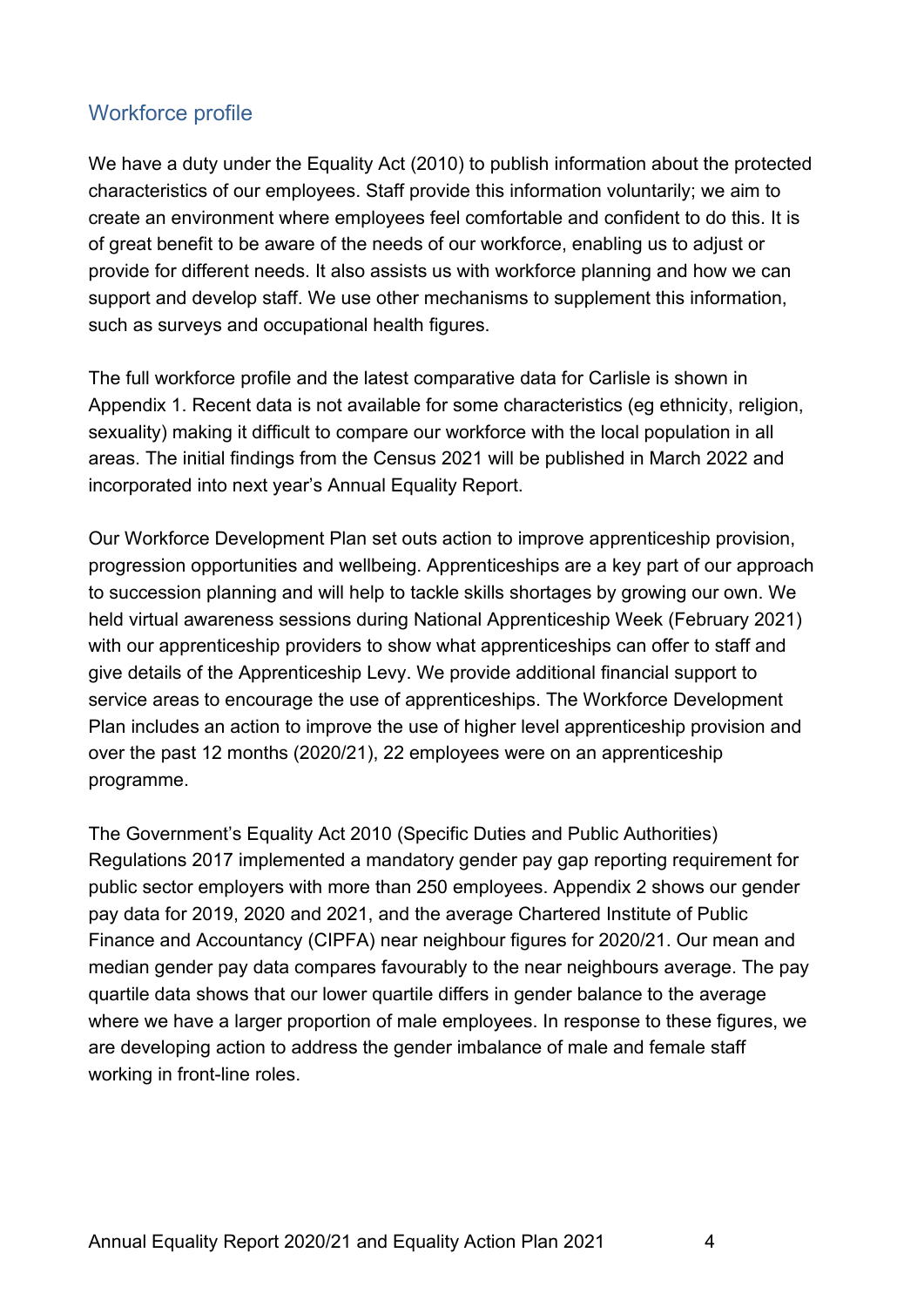# <span id="page-8-0"></span>Employee support

Supporting our staff has been a key focus throughout the past year as we responded to the coronavirus pandemic. We recognise that everyone has been affected differently, often working in complex, challenging conditions. We prioritised mental health and worked proactively to promote an open culture, providing mental health tools and support.

This work is reflected in our achievement of the Gold Better Health at Work Award in February 2021. The award recognises our support of employees to maintain their own wellbeing through raising awareness and providing access to wellbeing activities. We are proud of the work of our Organisational Development team and Health Advocates who have come up with new ways of delivering wellbeing initiatives during the pandemic. The award assessors commented that we had a good range of campaigns containing multiple elements and had provided a good account of our social value approach, especially around supporting apprentices and work placements.

The Organisational Development team were quick to respond to the pandemic and held many events on virtual platforms including a virtual wellbeing day focusing on mental health. In addition wellbeing information was posted out to front line employees. Virtual wellbeing events were recorded for employees to access at any time. Examples of initiatives developed were mindfulness cards and wellbeing support boxes provided to all staff. Bi-weekly Wellbeing Newsletters offered links to various wellbeing support options, and information on men's health, mindfulness and finances were also circulated. Lunchtime chat sessions, staff competitions and virtual craft classes encouraged colleagues to connect socially across the organisation.

We conducted Pulse Surveys to gather information about how staff worked during the pandemic, what support they received and how this could be improved in future. We used this feedback to develop our support to staff and it will continue to help plan for recovery in future.

The current appraisal process is under review to simplify and enhance process and outcome, and link to wellbeing. The review is being conducted by a small cross service working group. The pandemic also increased the use of one to one meetings between managers and staff, which will be taken into consideration.

Examples of other support and training offered to staff included:

• Men's Health Week Lunchtime Chat (June 2021) and Men's Health Drop In Session (December 2020).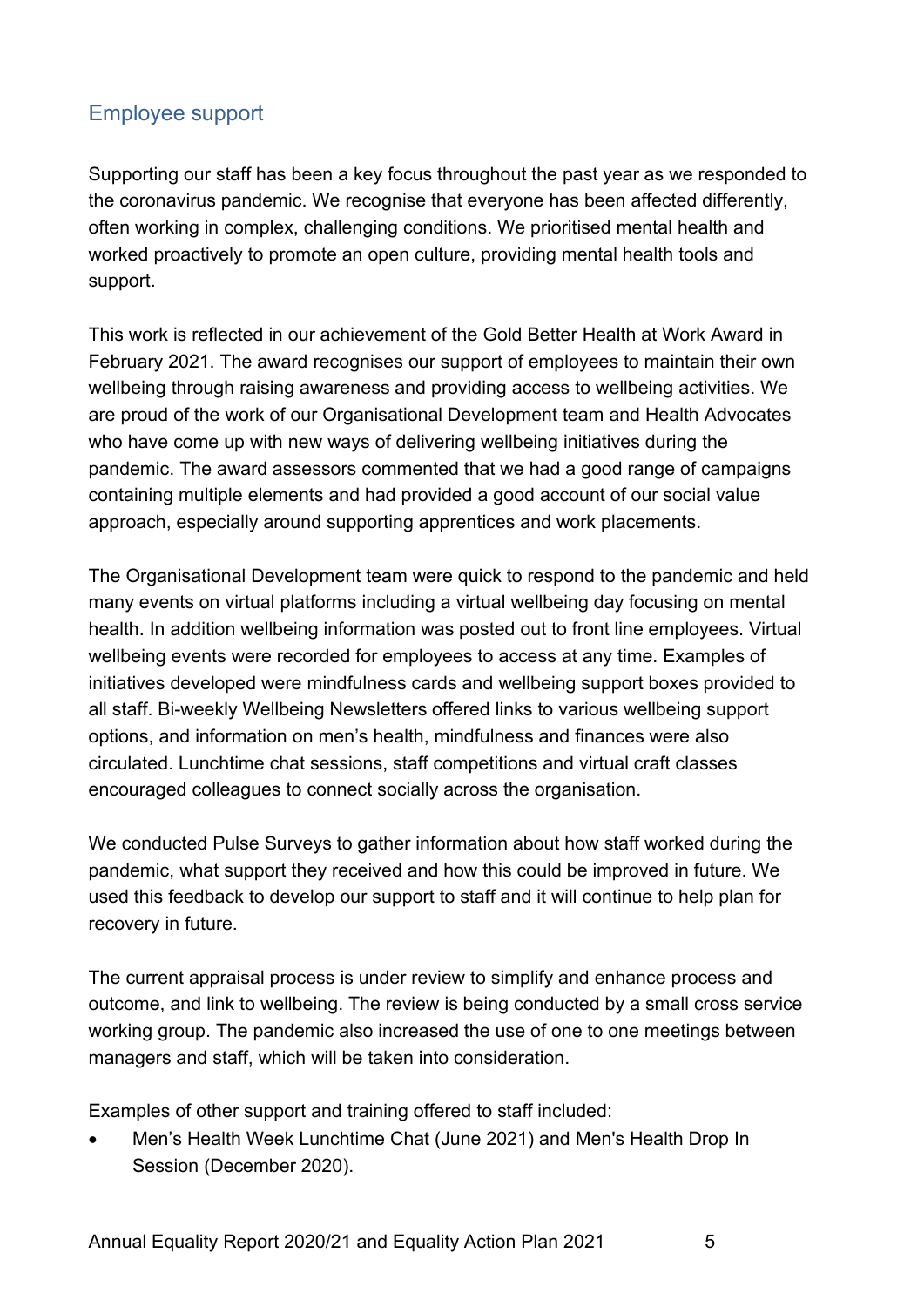- Virtual Wellbeing Day providing sessions on the Science of Mental Wellbeing, Sleep Awareness, Waistline check, and meditation (July 2020).
- Launch of Sodexo Engage a discounts and benefits service for staff (July 2020).
- Financial Wellbeing support through Talk Money Week (November 2020), Financial Wellbeing Virtual Workshop (December 2020), and Carlisle and District Credit Union virtual awareness session (January 2021).
- PhysioStop Examples of Exercises workshop (December 2020).
- Time to Talk sessions with SMT members, sharing their experiences of lockdown (January and March 2021).
- Health Assured webinars on Loneliness and Social Connection (January 2021) and the Importance of Nutrition and Physical Wellbeing (February 2021).
- Access to the Public Health England Psychological First Aid online course aimed at volunteers and staff working with the public during the coronavirus pandemic.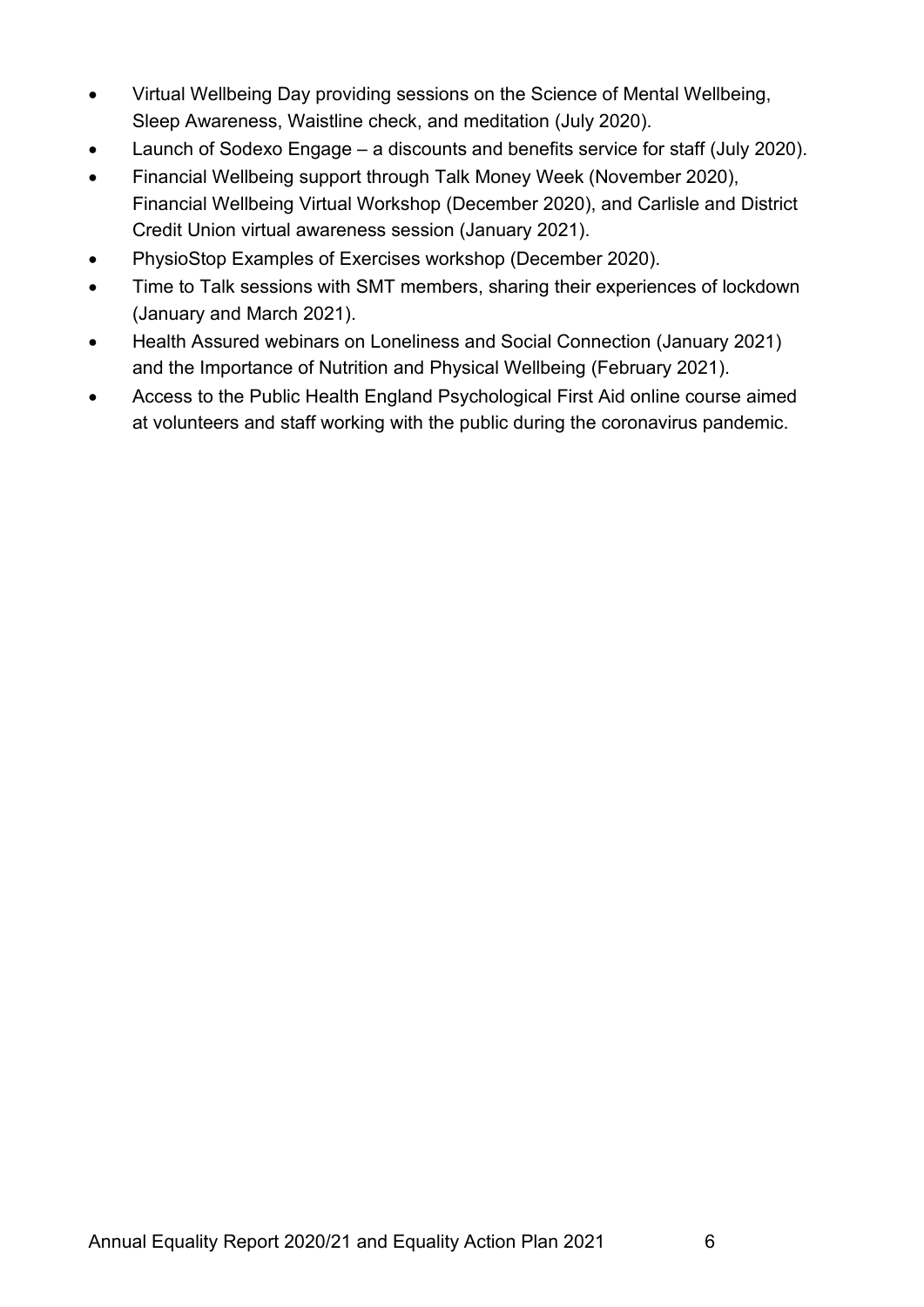# <span id="page-10-0"></span>Training and development

### Staff training

We provide a range of training and development for staff through courses, e-learning, briefings, toolbox talks, information and employee development. Management training sessions for recruitment and selection, disciplinaries and grievances, and attendance management all include equality briefings and discussions on the impact of these on employees. The training aligned to the management competency standards also refers to equality duties and legislation as appropriate. Staff are encouraged to undertake selfdevelopment through advice and guidance available on our Intranet. This can be used to refresh or develop an individual's knowledge as required. Coaching and mentoring are also available for staff and managers. New starters receive a safeguarding leaflet with information about our safeguarding policies and responsibilities. There is also a regulatory eLearning programme and toolbox talks sessions to be completed by all staff.

We have an agreement in place with our supplier that all agency workers should have an induction before working for the authority. This includes briefings on our Code of Conduct, Dignity and Respect, and Safeguarding Policies to ensure that all staff are aware of their equality responsibilities.

We launched our second Everyday Leaders Programme as part of National Apprenticeship Week. This programme leads to the achievement of the Chartered Management Institute (CMI) Level 3 in Management and Leadership. The first cohort of learners on this programme has completed and we will run a second programme later in 2021. We also promoted apprenticeships to earn qualifications in Customer Service Level 3 and Business Administration Level 3 through study at Carlisle College.

Learning at Work Week in October 2020 provided SkillGate tutorials, virtual training sessions and workshops on understanding how apprenticeships work. To gain a better understanding of training undertaken, a Staff Skills Assessment survey was conducted. This identified future training requirements and enabled us to plan training in response to these needs. Coaching has been available for a number of years and a half day introduction is provided for all managers with options to develop skills further. In addition, clarity has been provided to distinguish between mentoring and coaching with more staff trained in mentoring skills to help support new employees and apprentices.

Details of equality related training and staff participation in 2020/21 are provided in the tables below. In total, 188 staff attended an equality training course and 597 equality elearning modules were completed, with a number of staff completing more than one course. Some e-learning modules are mandatory and require completion every 3 years

Annual Equality Report 2020/21 and Equality Action Plan 2021 7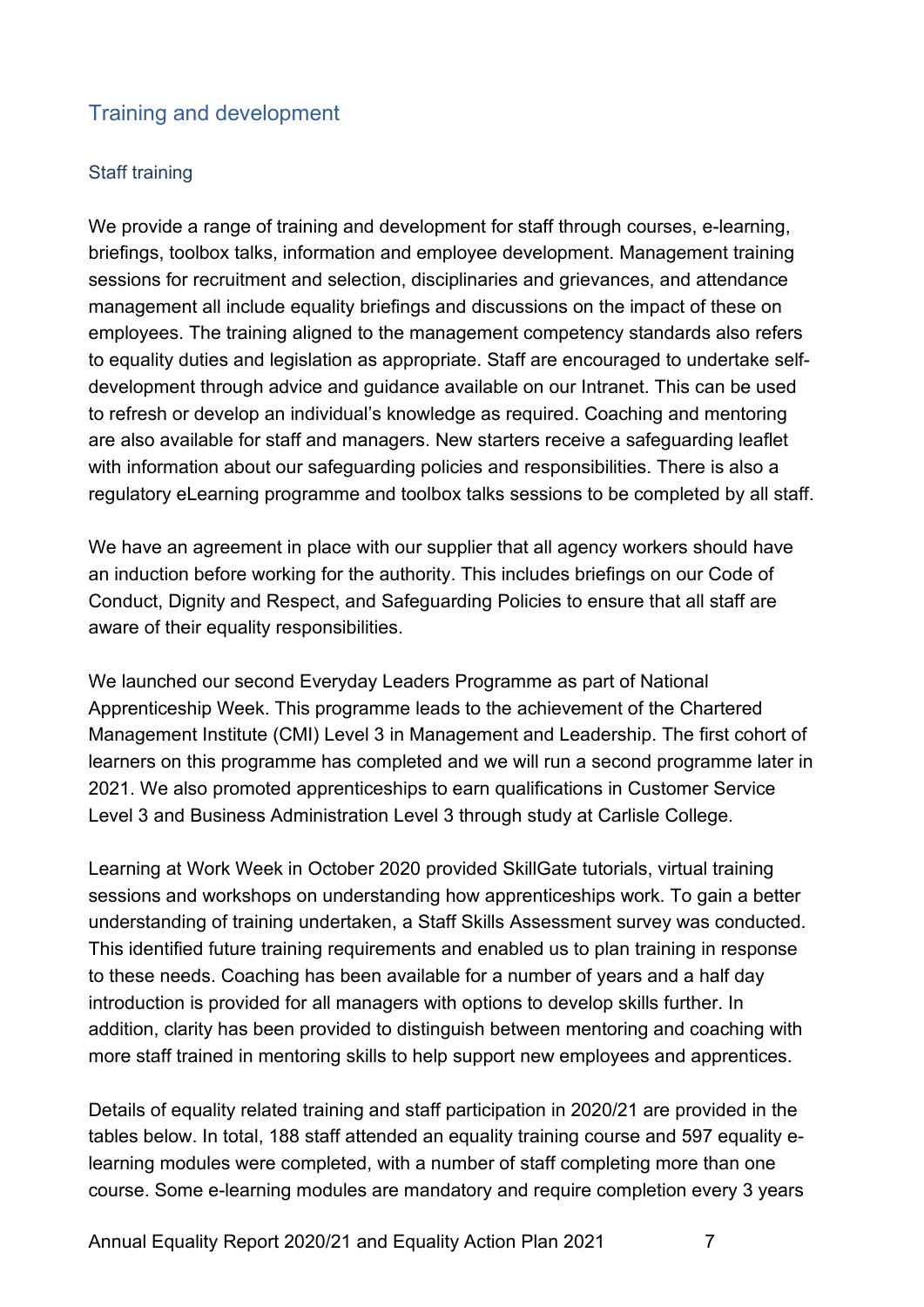(eg Safeguarding), meaning they will not show in this year's figures. We developed fresh approaches to training and encouraged staff to continue to develop their learning during the pandemic. The continued success and uptake of training is a testament to our staff and Organisational Development team. Equality related training also included some virtual sessions on specific disabilities to support awareness.

#### Overall equality training

| Employees that undertook an equality training course    | Date                     |
|---------------------------------------------------------|--------------------------|
| or completed an equality e-learning module <sup>2</sup> |                          |
| 61.3%                                                   | April 2020 to March 2021 |
| 80.3%                                                   | April 2019 to March 2020 |
| 40.6%                                                   | April 2018 to March 2019 |

#### Equality training courses

| Employees that undertook an equality training course <sup>3</sup> | Date                     |
|-------------------------------------------------------------------|--------------------------|
| 24.8%                                                             | April 2020 to March 2021 |
| 35.6%                                                             | April 2019 to March 2020 |
| 28.6%                                                             | April 2018 to March 2019 |

#### SkillGate (e-learning)

| Employees that completed an equality e-learning | Date                     |
|-------------------------------------------------|--------------------------|
| module <sup>4</sup>                             |                          |
| 55.8%                                           | April 2020 to March 2021 |
| 65.7%                                           | April 2019 to March 2020 |
| 17.4%                                           | April 2018 to March 2019 |

### Member training

Members attended a range of equality related training courses:

- Bio-Resilience Workshop (3)
- Coping Skills for Anxiety in Workplace (1)
- Managing Psychology and Safety (1)
- Mental Health Member Champion (8)
- Personal Wellbeing and Resilience (1)
- Visual Awareness (1)

<span id="page-11-0"></span> $2$  If an employee attended more than one course and/or completed more than one module they are only counted once.

<span id="page-11-1"></span><sup>&</sup>lt;sup>3</sup> If an employee attended more than one course they are only counted once.

<span id="page-11-2"></span><sup>&</sup>lt;sup>4</sup> If an employee completed more than one module they are only counted once.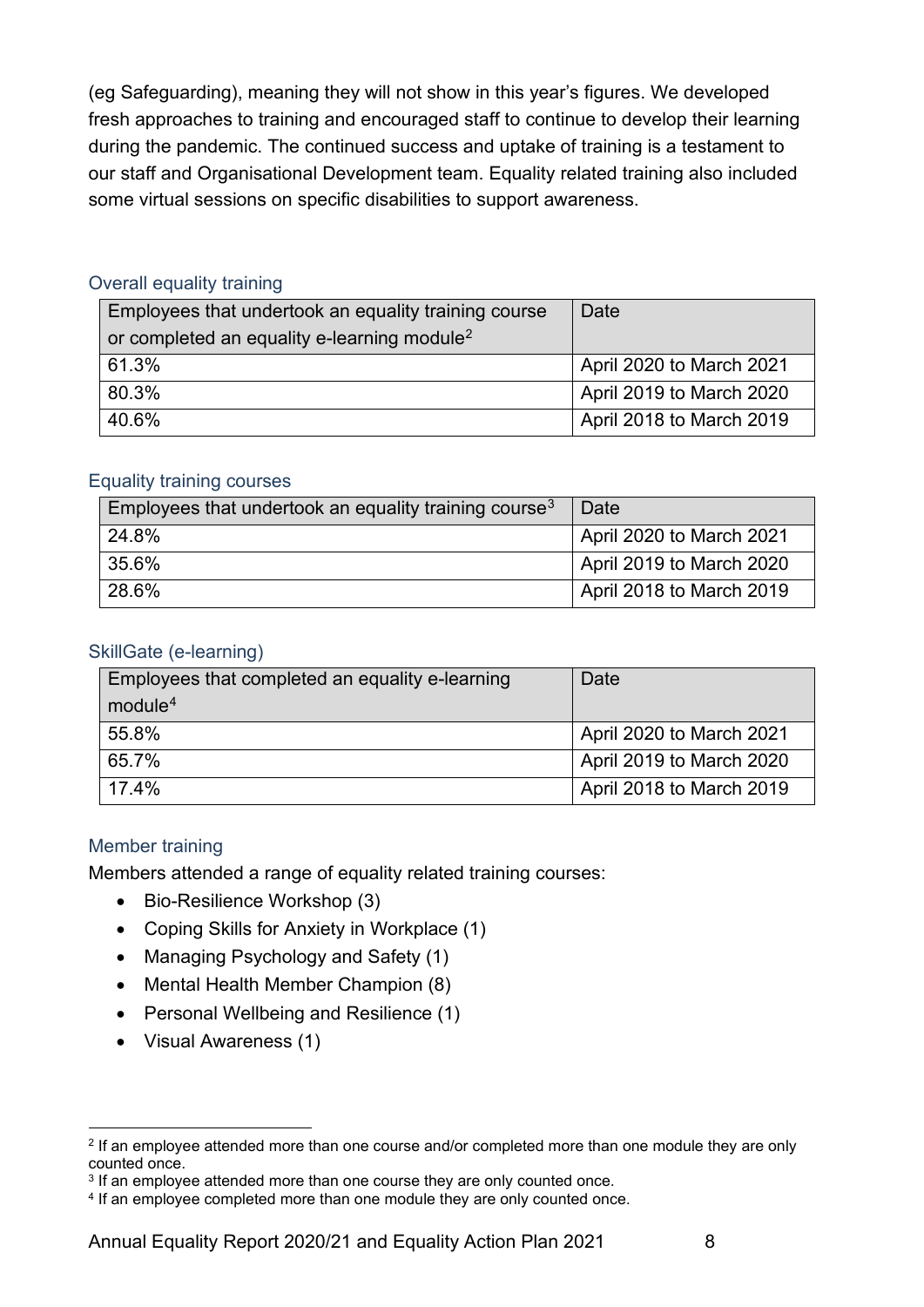Equality is incorporated into other training and information provided to Members including the Employment Panel and Code of Conduct. Members also have access to SkillGate modules.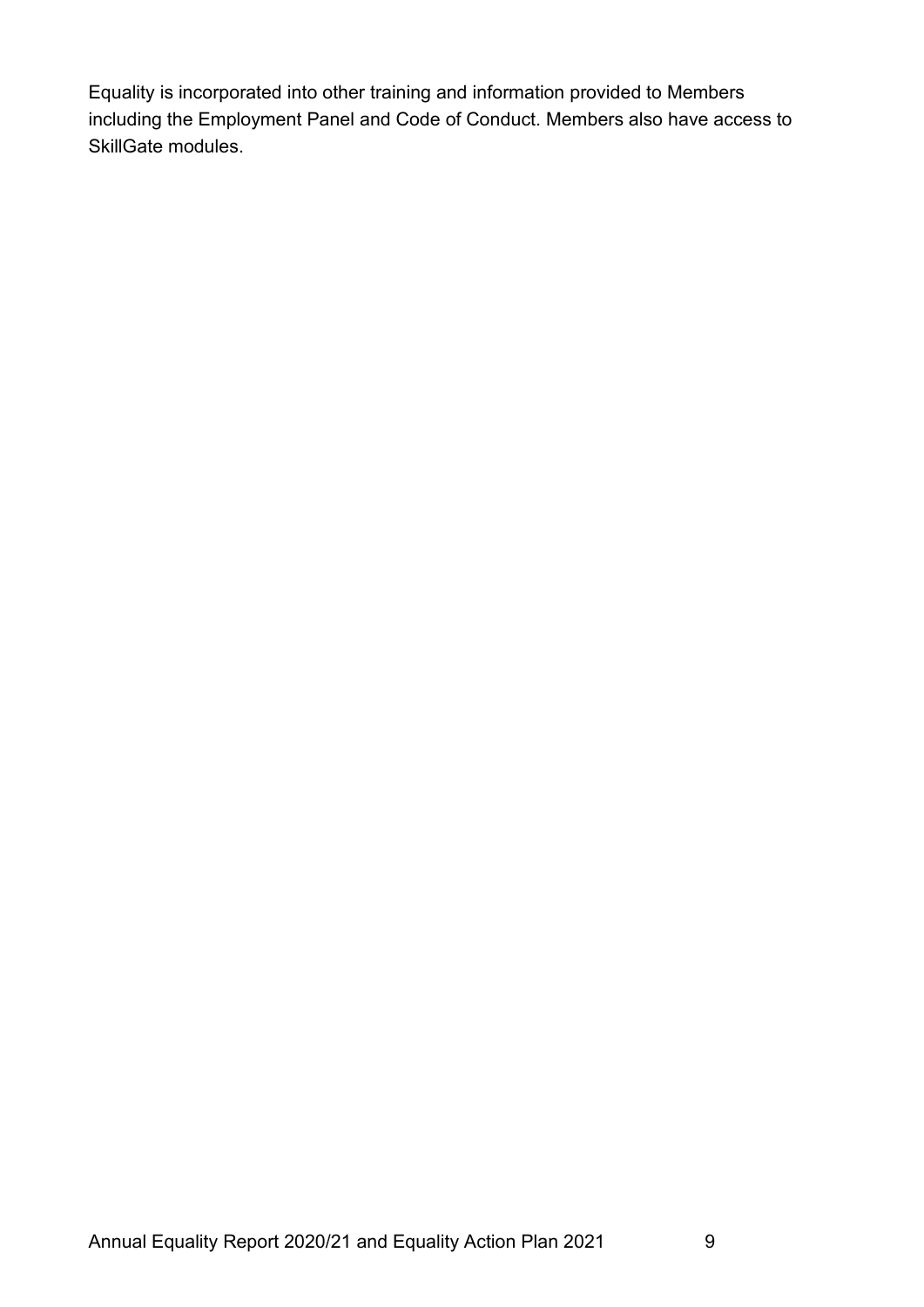# <span id="page-13-0"></span>Recruitment and selection

As part of our recruitment process, applicants can complete a diversity monitoring form when applying for a job. The tables below summarise the equality monitoring information for applicants for vacancies advertised between 31 March 2020 and 1 April 2021. No vacancies were advertised until June due to the pandemic. The diversity monitoring form was revised in May 2020 to update and standardise the age and ethnicity categories.

This is the second year we have published recruitment and selection data. We intend to build on this information and undertake analysis as it develops each year. Due to the amendments of the age and ethnicity categories we may be unable to make direct comparisons between some data.

Variations between the numbers of posts advertised and successful appointments are due to either more appointments being made than originally advertised (more successful appointments than posts advertised), or inability to recruit/withdrawal of post from the structure (less successful appointments than posts advertised).

#### Application summary

| 'Date                    | Posts advertised | Applications   Shortlisted   Successful |     |    |
|--------------------------|------------------|-----------------------------------------|-----|----|
| April 2020 to March 2021 | - 53             | 682                                     | 185 | 47 |
| April 2019 to March 2020 | - 49             | 376                                     | 154 | 51 |

#### Equality monitoring information March 2020 to April 2021

| <b>Sex</b> | Applications | Shortlisted | Successful |
|------------|--------------|-------------|------------|
| Female     | 30.2%        | 37.8%       | 48.9%      |
| Male       | 58.9%        | 58.9%       | 51.1%      |
| Undeclared | 10.9%        | 3.2%        | $0.0\%$    |

| Age               | Applications | Shortlisted | Successful |
|-------------------|--------------|-------------|------------|
| 16-24             | 10.6%        | 11.4%       | 10.6%      |
| 25-34             | 24.8%        | 27.0%       | 25.5%      |
| 35-44             | 19.1%        | 20.5%       | 23.4%      |
| 45-54             | 22.9%        | 23.2%       | 21.3%      |
| 55-64             | 11.7%        | 13.5%       | 17.0%      |
| $65+$             | 0.4%         | 1.6%        | 2.1%       |
| <b>Undeclared</b> | 10.6%        | 2.7%        | 0.0%       |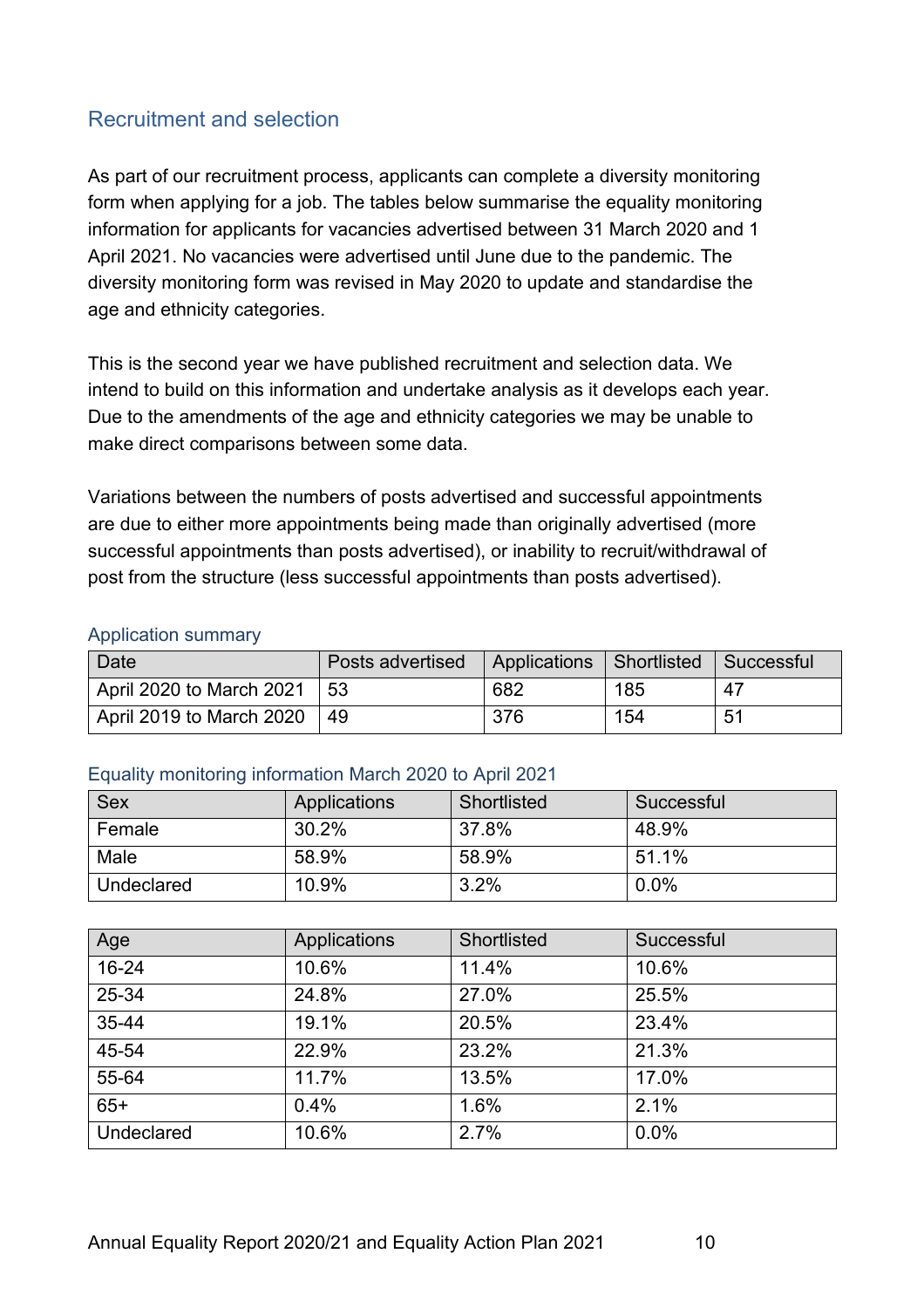| Sexuality           | Applications | Shortlisted | Successful |
|---------------------|--------------|-------------|------------|
| Bisexual,           | 4.8%         | 3.8%        | 2.1%       |
| Homosexual, Lesbian |              |             |            |
| or Other            |              |             |            |
| Heterosexual        | 78.4%        | 85.9%       | 89.4%      |
| Undeclared          | 16.7%        | 10.3%       | 8.5%       |

| <b>Ethnicity</b> | Applications | Shortlisted | Successful |
|------------------|--------------|-------------|------------|
| All other ethnic | 1.2%         | 1.6%        | 4.3%       |
| groups combined  |              |             |            |
| White            | 87.8%        | 95.7%       | 95.7%      |
| Undeclared       | 11.0%        | 2.7%        | 0.0%       |

| <b>Disability</b> | Applications | Shortlisted | Successful |
|-------------------|--------------|-------------|------------|
| Yes               | 4.4%         | 8.1%        | 2.1%       |
| <b>No</b>         | 80.8%        | 84.9%       | 93.6%      |
| Undeclared        | 14.8%        | 7.0%        | 4.3%       |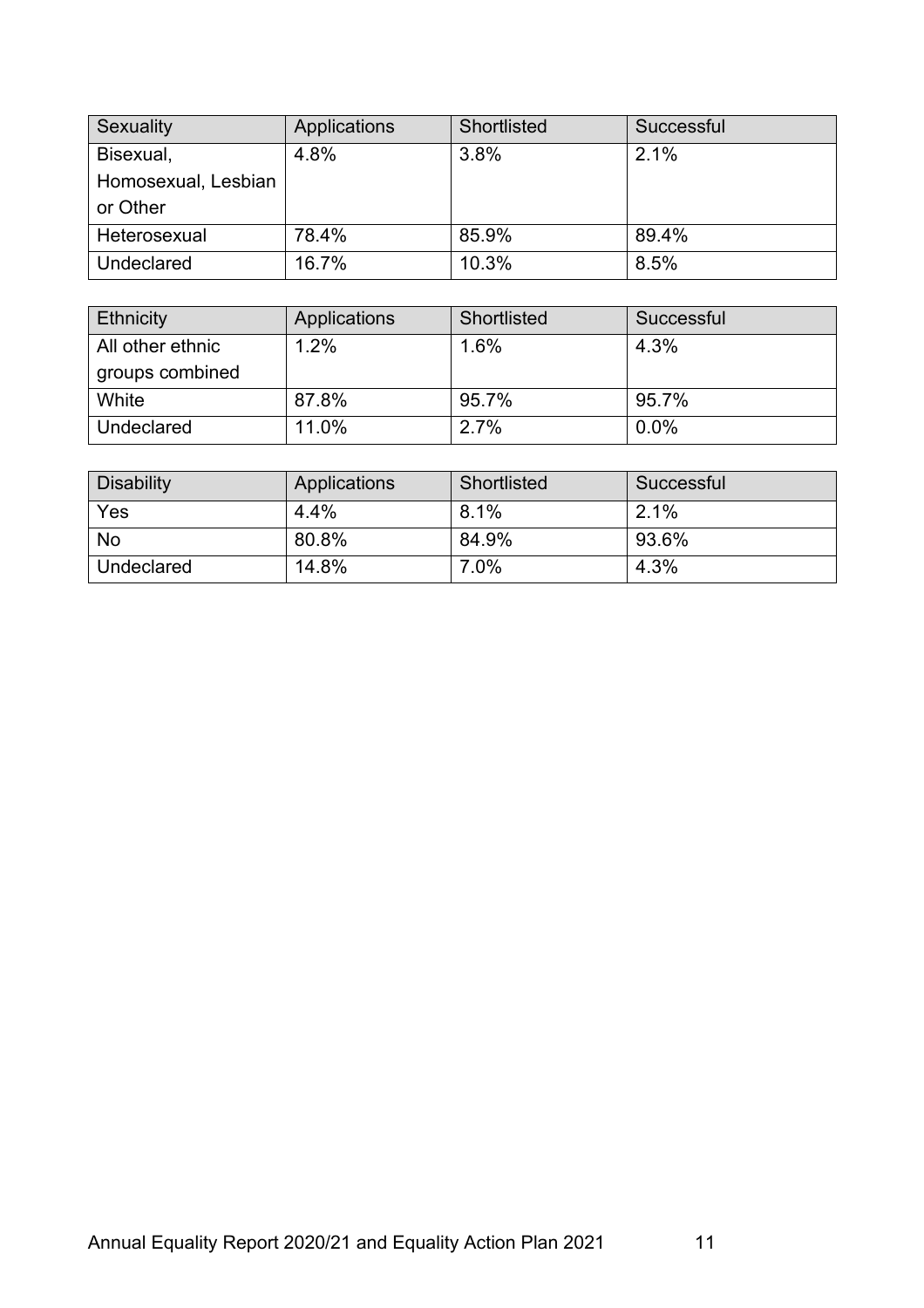# <span id="page-15-0"></span>Equality impact assessment, consultation and engagement

We undertake a wide range of consultation and impact assessment to inform decision making and service delivery. The nature of these varies, depending on the proposed change and the potential impact on equality. Due to coronavirus restrictions, the ways in which we consult have changed, and we continue to develop how we are engaging in response to this. Examples undertaken include:

#### Carlisle Investment Plan consultation (July to August 2020)

In 2019, Carlisle was selected to create a Town Deal, accessing the UK government's Towns Fund. This aims to support urban regeneration, skills development and improve connectivity in small cities and towns. The first stage of agreeing a Town Deal was the creation of a Town Investment Plan, which sets a clear vision for Carlisle's future. Drawing on feedback provided from stakeholders and previous public consultations on key development projects for Carlisle, a proposed vision and objectives for Carlisle's Town Investment Plan were drawn together.

An online consultation gave local public and businesses the opportunity to input their own ideas to ensure that the vision for the future of Carlisle is shaped and supported by the people who live and work here.

# Cumbria Choice: Revised Housing Allocations Scheme Equality Impact Assessment (approved by Council September 2020)

Cumbria Choice is the adopted social housing allocation policy of the 6 district councils in Cumbria and Registered Social Landlords operating in the county. Cumbria Choice has been in operation since March 2011, and the policy is periodically reviewed by the partnership to ensure it remains fit for purpose and is fully compliant with the latest legislation and good practice. The draft policy followed our committee consultation and approval process. The Health and Wellbeing Scrutiny Panel made recommendations on amendments to the document which were approved by the Cumbria Choice Project Board.

# Borderlands development consultation - Carlisle Citadels (November to December 2020)

Plans are under development to transform the Citadels Buildings and the adjacent site to become a new home for the University of Cumbria. This site could potentially transform the character and status of Carlisle and the wider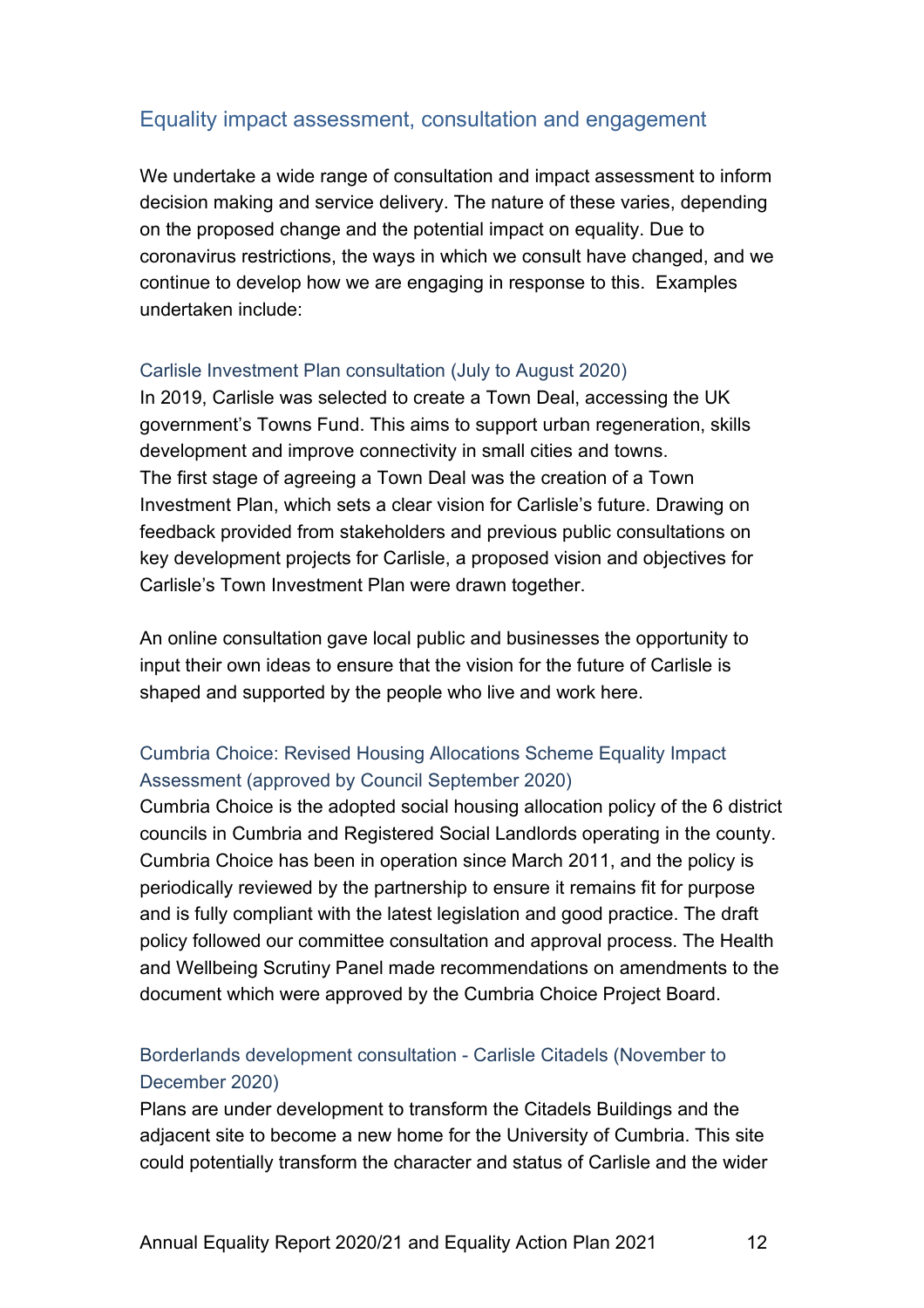Borderlands area. The second public consultation requested stakeholders' views on what they think about the Citadels and area around them and the potential for their future use. The project is being developed jointly by Cumbria County Council, Carlisle City Council and the University of Cumbria working with Cumbria Local Enterprise Partnership as key partners.

# St Cuthbert's Garden Village – draft St Cuthbert's Local Plan and the draft Strategic Design Supplementary Planning Document (November to December 2020)

Further digital consultation on the draft documents was undertaken, building on the previous consultation periods. An Equality Impact Assessment of the plan identified that overall, the potential impacts were positive or neutral. A Health Impact Assessment is currently under development and a final draft of the Local Plan will be published for a further public consultation later this year, before it is submitted to the secretary of state for independent examination.

### Budget Consultation (December 2020 - January 2021)

Consultation on the 2021/22 Budget was undertaken with the public, staff, business rate payers and trade unions. The budget process led up to the Executive's Budget Proposal to Council, the process was concluded in February with the resolutions agreed by Council.

### Surveys

We conduct a range of surveys to gather feedback from our staff, members and customers. A sample of these undertaken in 2020/21 is shown in the table below.

| <b>Title</b>                            | Start date       | End date         | Internal /   |
|-----------------------------------------|------------------|------------------|--------------|
|                                         |                  |                  | external use |
| <b>Equality Monitoring (Complaints)</b> | April 2020       | March 2021       | External     |
| <b>Customer Satisfaction Survey</b>     | April 2020       | March 2021       | External     |
| <b>Pulse Survey 1</b>                   | May 2020         | <b>June 2020</b> | Internal     |
| Tribune Drive Play Area,                | <b>June 2020</b> | <b>June 2020</b> | External     |
| Houghton                                |                  |                  |              |
| <b>Business Questionnaire: Carlisle</b> | <b>June 2020</b> | <b>June 2020</b> | External     |
| Re-opening                              |                  |                  |              |
| <b>Hospitality Questionnaire:</b>       | <b>July 2020</b> | <b>July 2020</b> | External     |
| <b>Carlisle Re-opening</b>              |                  |                  |              |
| <b>Carlisle Town Investment Plan</b>    | <b>July 2020</b> | Ongoing          | External     |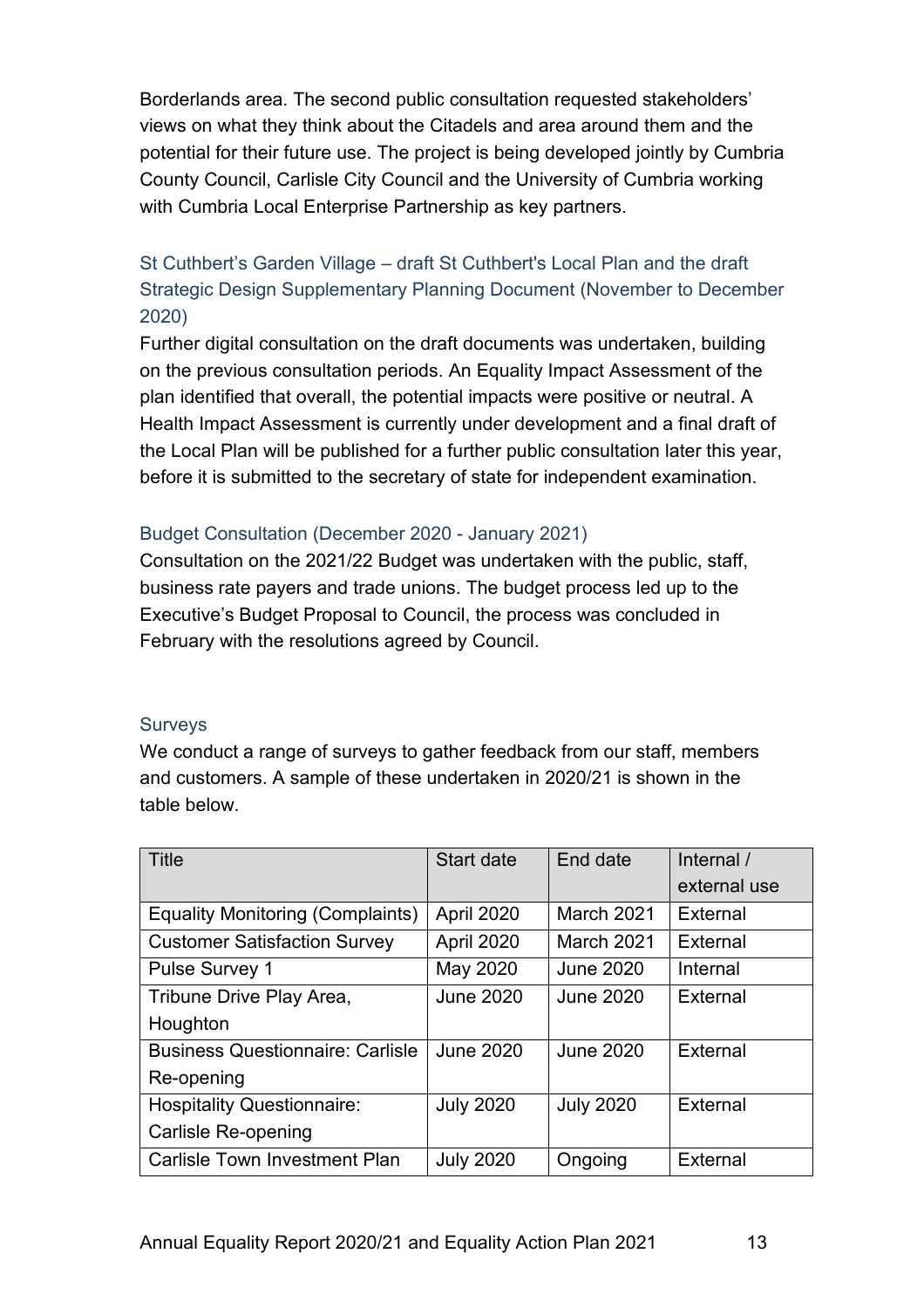| <b>Title</b>                          | Start date | End date  | Internal /   |
|---------------------------------------|------------|-----------|--------------|
|                                       |            |           | external use |
| <b>Local Environment (Climate</b>     | August     | September | External     |
| <b>Change) Strategy Consultation</b>  | 2020       | 2020      |              |
| Survey                                |            |           |              |
| <b>Review of Carlisle Welfare</b>     | September  | September | External     |
| <b>Reform Board</b>                   | 2020       | 2020      |              |
| Hammonds Pond Play Area               | September  | October   | External     |
| Upgrades                              | 2020       | 2020      |              |
| <b>Pulse Survey 2</b>                 | September  | October   | Internal     |
|                                       | 2020       | 2020      |              |
| Landlord/Home-Owner Survey            | October    | Ongoing   | External     |
|                                       | 2020       |           |              |
| <b>Carlisle Homeless Prevention</b>   | October    | November  | External     |
| and Rough Sleeping Strategy           | 2020       | 2020      |              |
| 2021-26                               |            |           |              |
| St Cuthbert's Garden Village-         | November   | December  | External     |
| <b>Consultation on the Local Plan</b> | 2020       | 2020      |              |
| and the Strategic Design              |            |           |              |
| <b>Supplementary Planning</b>         |            |           |              |
| Document                              |            |           |              |
| <b>IT User Survey</b>                 | November   | December  | Internal     |
|                                       | 2020       | 2020      |              |
| <b>Alley Gate Survey</b>              | December   | January   | External     |
|                                       | 2020       | 2021      |              |
| <b>Public Spaces Protection Order</b> | December   | January   | External     |
| Survey                                | 2020       | 2021      |              |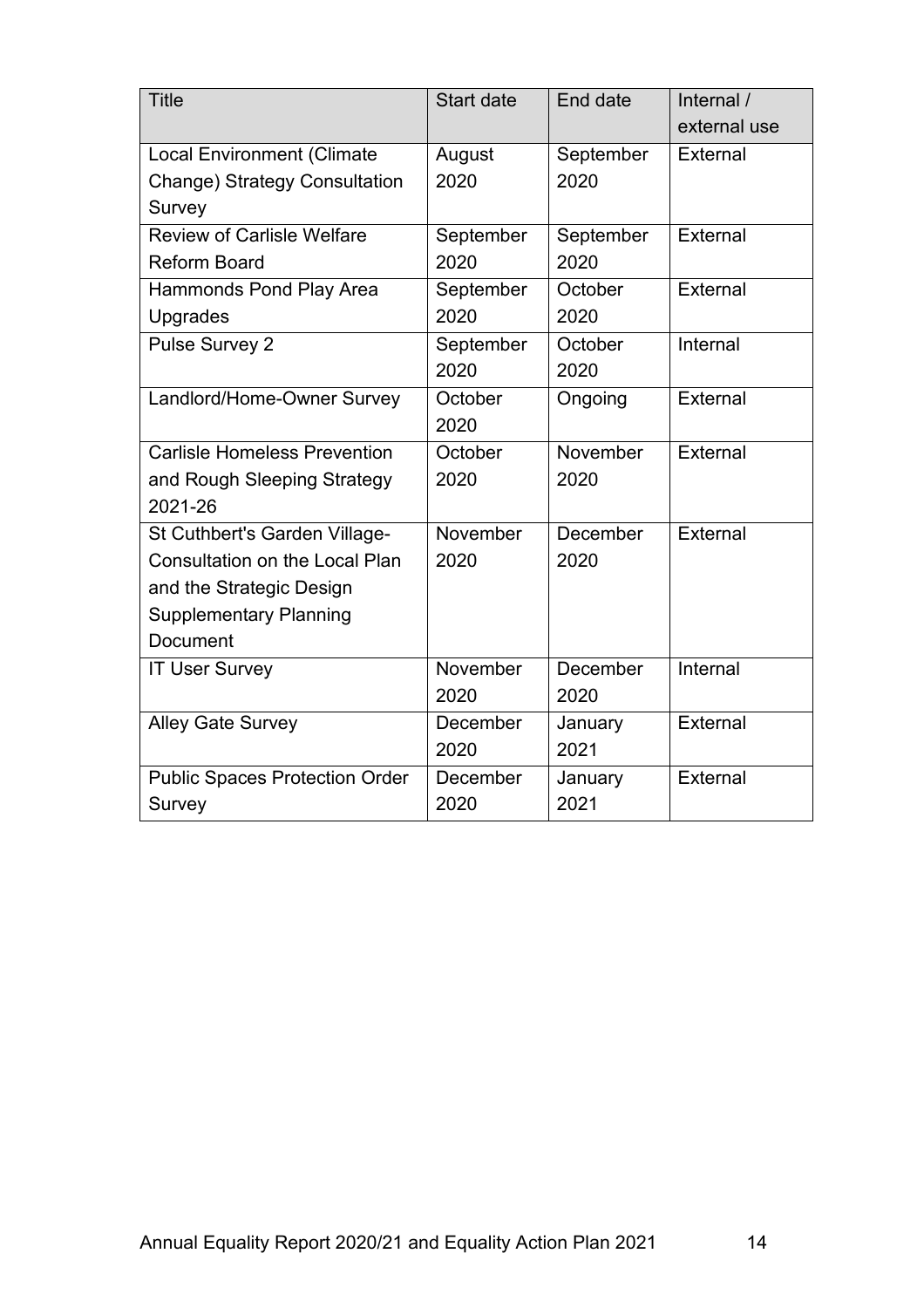# <span id="page-18-0"></span>Partnership working and service provision

We provide many different services to our customers and strive to improve access for all. Partnership working enables us to engage with different organisations and groups to build closer links with all communities. During the past year, we have maintained our essential services, adjusting to meet the needs of the most vulnerable. It has required us to react quickly to different challenges and provide effective support to staff and partners.

### Cumbria Local Resilience Forum

The Health and Wellbeing Scrutiny Panel received reports on the response to the coronavirus pandemic throughout the year<sup>[5](#page-18-1)</sup>. These detail our partnership work and community resilience activity, including support to the resilience forum sub groups for response and recovery. The Carlisle Community Resilience Group was established to develop a sustainable local level community response and capitalise on the effective relationships developed during the pandemic. It is jointly chaired by Cumbria County Council and Carlisle City Council and brings together a range of community partners, organisations and groups. Subgroups have been set up to focus on the following areas: Children and Families, Community Emergency Response Groups, Health and Wellbeing, and Welfare and Hardship.

Cumbria Local Resilience Forum (CLRF) agreed the inclusion of Equality Impact Analysis (EIA) in the emergency management process in August 2020. This incorporates planning, response and recovery to assist CLRF in advancing equality and demonstrating due regard to the Public Sector Equality Duty. During the planning process, an EIA will provide evidence that when the members of CLRF are carrying out duties under the Civil Contingencies Act 2004 and other emergency planning legislation and guidance, they are considering the needs of people with protected characteristics. The EIA will also be used during the response and recovery phase for dynamic decision making.

### Homeless Prevention and Accommodation Services (HPAS)

The HPAS teams assisted 408 households with housing and homelessness advice. It also accommodated and supported 84 households in temporary accommodation. We provided temporary emergency accommodation to those in need throughout lockdown, by both statutory and non-statutory placements. In order to prioritise beds and also minimise risks, additional checks were undertaken in advance of placements in line with Public Health England guidance such as health vulnerabilities, travel, self-isolation alternatives (if it was needed), and

<span id="page-18-1"></span><sup>5</sup> 16 July 2020, 8 October 2020 and 25 February 2021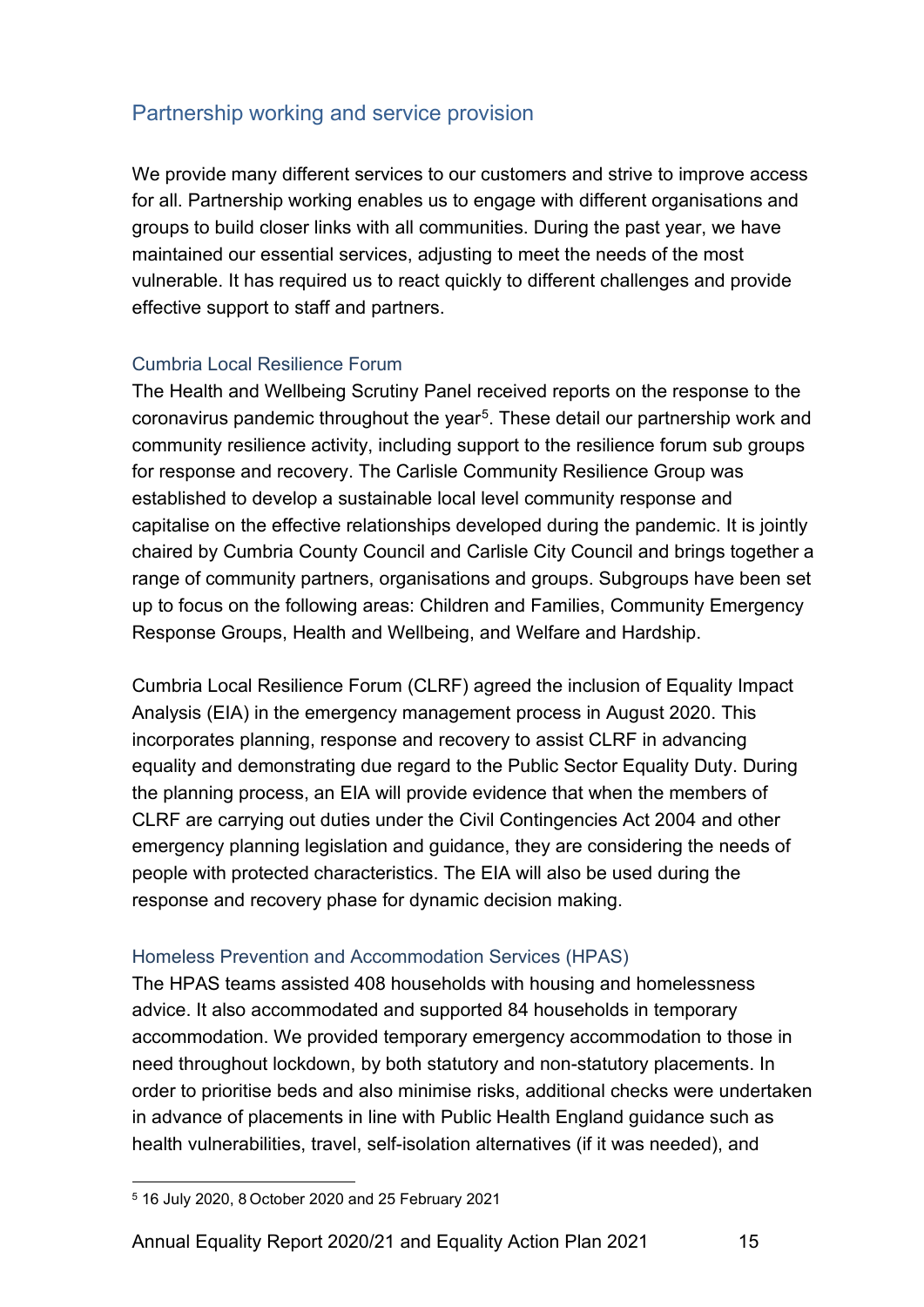health issues/symptoms. We worked very closely in partnership with local housing providers (supported, social and private landlords) to access direct let/vacant properties for those who had a priority for rehousing in order to create constant throughput. We assisted in terms of furniture packages, payments and transport to maximise bed spaces as quickly as possible. We established 'safe zones' within the schemes/properties if this was required for people who had symptoms to selfisolate and increased the cleaning regimes.

Domestic abuse placements in emergency accommodation during coronavirus Homeless Prevention and Accommodation Services assisted:

• 34 households with emergency accommodation as a direct result of domestic abuse

• 65 households with community support as a direct result of domestic abuse

The service worked closely with wider statutory and safeguarding partners to keep people safe; this increased in frequency during the lockdown period, with weekly snapshot and comparative trend data being closely monitored and reported in order to ensure that capacity to assist appropriately was maintained.

#### Next Steps Accommodation Funding

Carlisle was awarded £46,600 from the Ministry for Housing, Communities and Local Government Next Steps Accommodation Programme. This was to make resources available to support local authorities and their partners, to ensure that the current provision that was set up to safeguard people who were taken safely from the streets was able to continue for an appropriate length of time. Organisations who were successful demonstrated in their proposal how the funding would be used to rapidly support those in coronavirus emergency accommodation. The funding is for use during 2020/21 only. Carlisle will work with Carlisle Key and Cumbria Gateway to create 8 self-contained tenancies for people who have been accommodated as a result of coronavirus due to a risk of rough sleeping; 4 of which will be for those aged 16-24 years.

#### Disabled Facilities Grants

Since the Disabled Adaptation Trusted Assessor started fully in their role in July 2020, they have dealt with 36 cases, carried out 23 in home assessments and made 18 referrals back to other organisations for additional assistance. We turned around some referrals within days, by using the new post and the new independent living grants. We also linked with the third sector and health more proactively to provide information about the services on offer to assist the more vulnerable in our communities.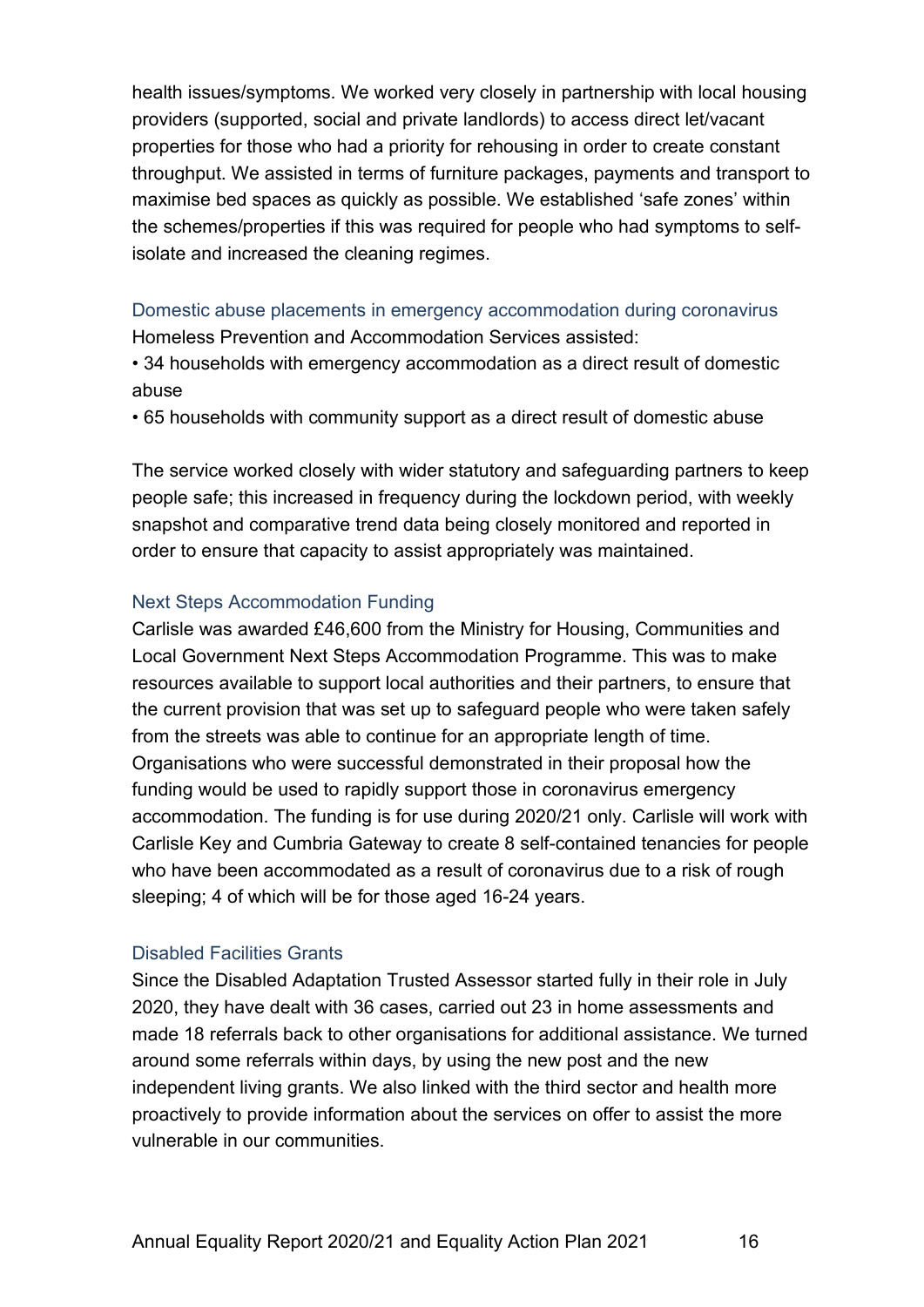Our Disabled Adaptation Trusted Assessor and Service Manager for Disabled Facilities Grants (DFG) presented to over 350 online participants as part of an event organised by Foundations, the governing body for DFG. This showcased Carlisle City Council as an organisation with a leading DFG service and officers have been assisting other local authorities with details of how the service has developed.

#### Warm Homes Fund Project

This project offered funded gas connections and first time central heating and was successfully delivered despite delays due to the pandemic. Through this project, Homelife Home Improvement Agency delivered 120 first time central heating systems, and 195 other measures, including 146 gas grid connections.

#### Wraparound Support for Children and Young People

Our Healthy City Team supported Wraparound Support for Children and Young People in conjunction with Cumbria County Council and various partners. The local volunteer group, Brampton Area Action Group (BAAG), were given support by the Team which enabled them to deliver activities for children requiring childcare during the summer months. Support was also provided to the Rock Youth Project to allow them to carry out interactive sessions with young people, within the various city centre parks.

#### Space to Talk

This initiative aimed to provide a listening space for the people of Carlisle to share their experiences throughout coronavirus. These events were delivered in partnership with the Lead Social Prescriber for the Carlisle Network, the Social Prescribing Team for Carlisle Care and the Vineyard Church, and our Healthy City Team. These events were followed up by the provision of information, signposting and engagement, plus an explanation of the role of social prescribing.

A training package is under development to allow Space to Talk to reach more communities throughout Cumbria and further afield. We have been approached by Newcastle City Council, who are interested in adopting the Space to Talk model. We were also asked to present at the next UK Healthy Cities meeting in mid-March on the Space to Talk initiative.

#### Thriving Communities Fund

The Healthy City Team forms part of a North Cumbria Arts, Health and Wellbeing Partnership which was successful in being awarded £50,000 from the Thriving Communities Fund. The partnership is made up of the City Council, Tullie House Museum and Art Gallery, North Cumbria Integrated Care Foundation Trust,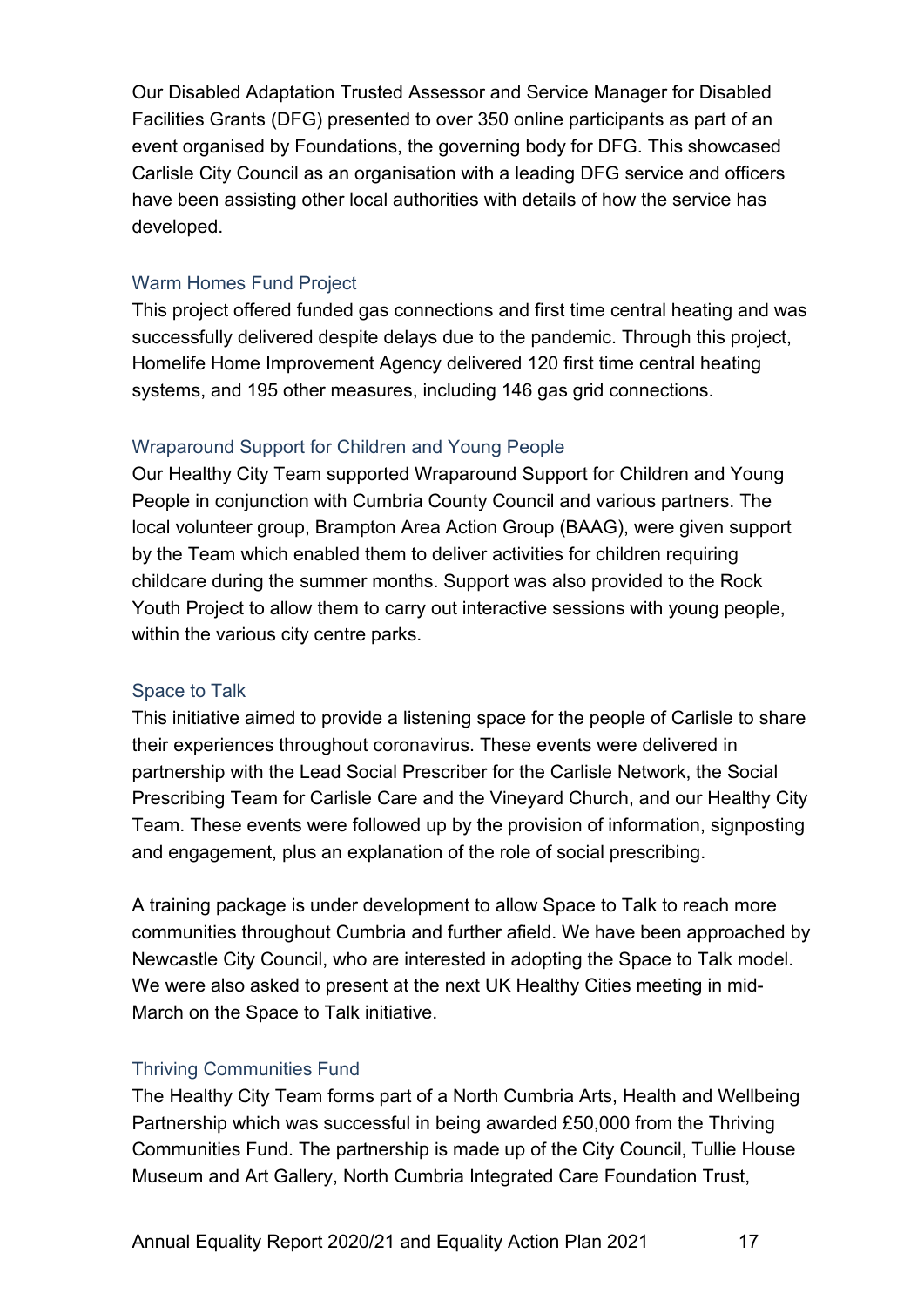Carlisle Healthcare, Prism Arts, Susie Tate Projects and Cumbria Wildlife Trust. They will work with other partners to increase the uptake of social prescribing, to help improve the health and resilience of communities most impacted by the coronavirus pandemic.

#### Civic Centre ground floor redevelopment

As this project develops, consideration of the design and decoration of the building has been undertaken to ensure it is accessible. This includes developing an appropriate colour pallet to allow good contrast and visibility, non-slip safety flooring and a quiet meeting space for those with particular requirements such as dementia and autism. Further work will be undertaken on the signage plan to ensure that this takes account of recommendations from accessibility advisors such as having signage at eye level and including clear visual images.

#### Strategic Framework for Culture in Carlisle

A cultural framework for Carlisle, that aims to give new life and vision to the city's rich culture and heritage was launched in November 2020. The document provides details on ten priority areas to support partnership working to ensure the city remains an attractive place to live, study, work, invest and stay. The development of the Strategic Framework for Culture in Carlisle was initiated in 2019 by a small steering group of Carlisle City Council, Prism Arts, Tullie House Museum and Art Gallery Trust, and the University of Cumbria.

Supported with funding from the Arts Council England, a series of themed consultation events took place with a wide range of stakeholders to identify how, through culture, we could drive and sustain the future growth of the city region. This was followed up by a focussed play-back event to disseminate initial thoughts and areas of priority and made a significant contribution to the document. The consultation was designed to not only engage existing cultural specialists, but to encourage a diverse range of voices representing diversity, business, education, health, individual and freelance artists, and creative practitioners to contribute to shaping the future arts and cultural agenda.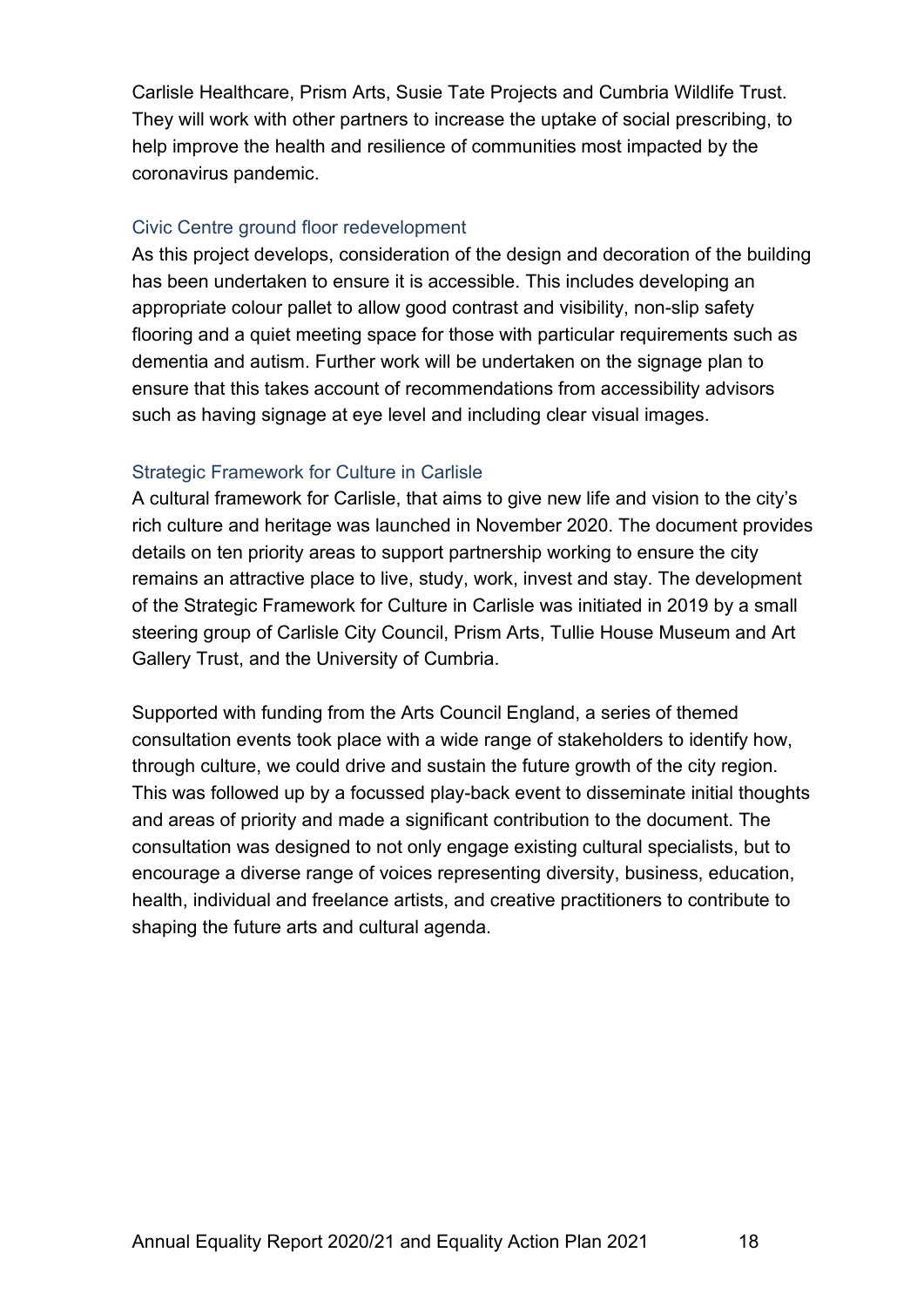# <span id="page-22-0"></span>Customer satisfaction

Customer satisfaction with how well we are running things was 70.6% 'very satisfied' or 'satisfied' in 2019/20<sup>[6](#page-22-1)</sup>, compared to 72.6% in 2018/19. In statistical terms we can be 95% confident that the actual satisfaction rate for Carlisle lies between 66.8% and 74.4%.

A link to the online customer satisfaction survey was available on our website and promoted via social media. The sample size was boosted by emailing the survey link to service users who had accessed our services online in the previous twelve months. The 2020/21 satisfaction measure will be reported later in 2021.

Our satisfaction survey includes optional equality monitoring questions. This records information about the equality characteristics of people using our services in relation to their level of satisfaction. We are continuing to monitor these responses to identify further work and link this to our consultation and engagement programme.

Customer Services transferred all advisors from an office base to home working on 1 April 2020. This was made possible by continuity planning following the floods of 2005 and 2015. Appropriate IT platforms were already in place to facilitate a smooth transition. As such, our full resource has been fully operational (with the exception of face-to-face) with no disruption to contacting the Council.

Customer Services successfully adapted over the past year to continue to provide support to our customers, with telephone, email, web access and social media channels available throughout. When possible, the Contact Centre was opened for appointments only using an automated booking system, and other processes were put in place to enable our vulnerable customers to access key services. Customers who found it difficult to access our services, either online or over the phone, were called by our supervisors for a one-to-one appointment. Typically, supervisors completed online forms on their behalf for services including new Benefit Claims, Council Tax Reduction Claims, and applications for homelessness services. We also worked with the Foodbank to ensure customers had access to their services by automating referrals over email.

Customer Services was the first point of contact for numerous Government initiatives responding to coronavirus including Small Business Grants, Discretionary Business Grants, Business Rates Relief, Council Tax Relief and

Annual Equality Report 2020/21 and Equality Action Plan 2021 19

<span id="page-22-1"></span><sup>6</sup> [PC 22-20 Quarter 1 Performance Report 2020/21, Executive, 14 September 2020](https://carlisle.cmis.uk.com/Document.ashx?czJKcaeAi5tUFL1DTL2UE4zNRBcoShgo=Mi%2bIDRVJ37A6rmOb%2bePriTiEuRrJXZtjnmHUoPsg014ZAAsarLjNjA%3d%3d&rUzwRPf%2bZ3zd4E7Ikn8Lyw%3d%3d=pwRE6AGJFLDNlh225F5QMaQWCtPHwdhUfCZ%2fLUQzgA2uL5jNRG4jdQ%3d%3d&mCTIbCubSFfXsDGW9IXnlg%3d%3d=hFflUdN3100%3d&kCx1AnS9%2fpWZQ40DXFvdEw%3d%3d=hFflUdN3100%3d&uJovDxwdjMPoYv%2bAJvYtyA%3d%3d=ctNJFf55vVA%3d&FgPlIEJYlotS%2bYGoBi5olA%3d%3d=B03MzdTRKlI%3d&d9Qjj0ag1Pd993jsyOJqFvmyB7X0CSQK=ctNJFf55vVA%3d&WGewmoAfeNR9xqBux0r1Q8Za60lavYmz=ctNJFf55vVA%3d&WGewmoAfeNQ16B2MHuCpMRKZMwaG1PaO=ctNJFf55vVA%3d)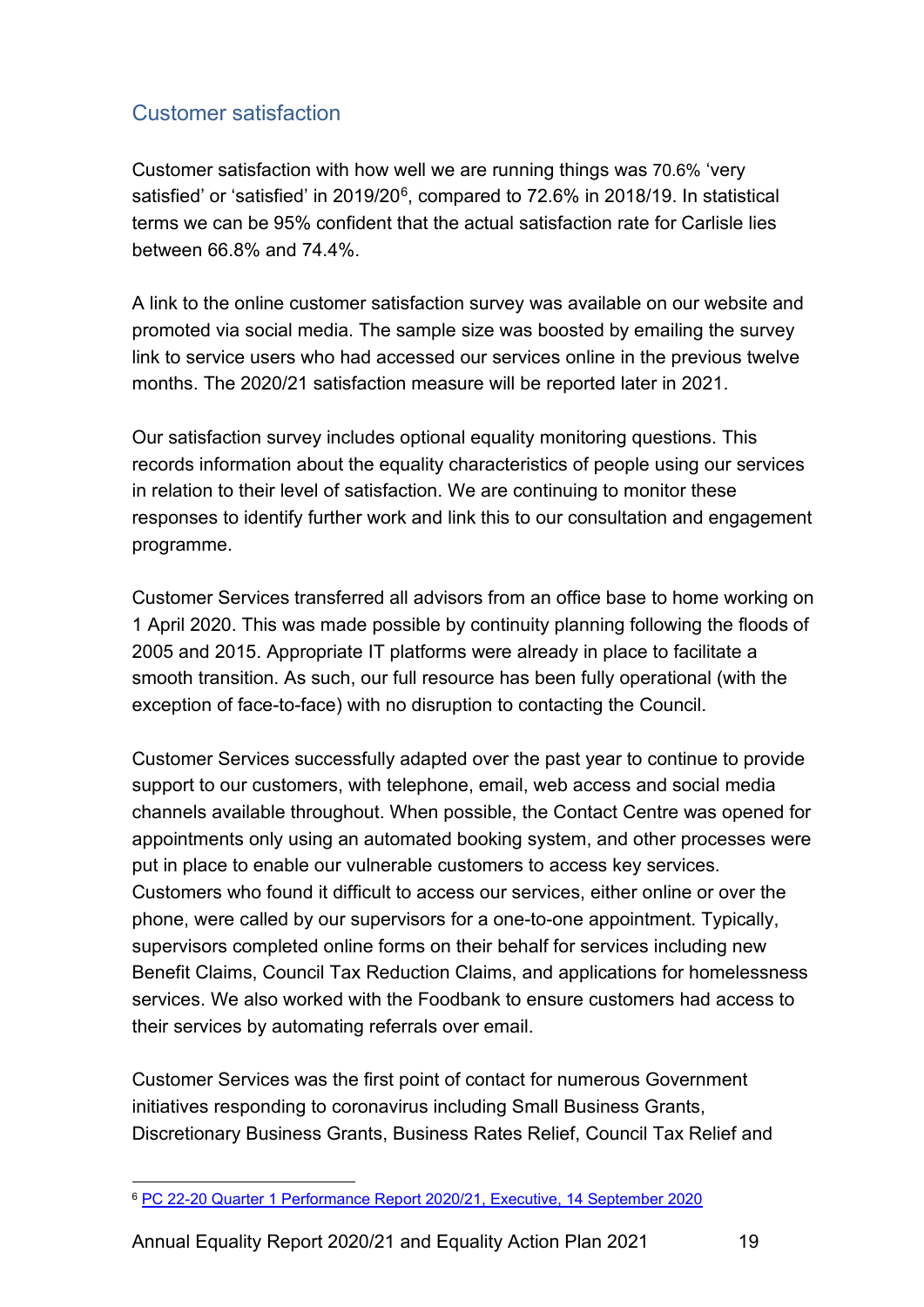Council Tax support. This is reflected in the huge increase in demand for service from 2019/20 to 2020/21. Reporting on key performance indicators has been impacted by service changes during the coronavirus response. The performance continues to be very positive – 94% of customer emails were responded to within 48 hours, despite an 81% increase in emails received in 2020/21 from 2019/20.<sup>[7](#page-23-1)</sup>

# <span id="page-23-0"></span>**Complaints**

Our Complaints and Feedback Policy contains details of how complaints are managed. Formal corporate complaints are received in writing and recorded through the Council's Customer Relationship Management system. The equality monitoring form attached to the complaints form is voluntary.

We are committed to ensuring that we use customer feedback to help improve services and to focus on the needs of our customers. In 2020/21, a full response to complaints was issued to 88% of customers within 15 days of receipt at each stage.<sup>[8](#page-23-2)</sup> The majority of late replies were due to resources reallocated to the coronavirus response. 2020/21 also saw a 65% increase in the volume of complaints received.

The number of complaint equality monitoring forms received for April 2020 to March 2021 is shown in the table below (the number of complaints received in 2020/21 was 56). We monitor the responses to screen for equality issues and any concerns are reported to relevant service managers.

| Number of complaint equality<br>monitoring forms | Date                            |
|--------------------------------------------------|---------------------------------|
|                                                  | <b>April 2020 to March 2021</b> |
|                                                  | April 2019 to March 2020        |
| ィつ                                               | April 2018 to March 2019        |

<span id="page-23-2"></span><span id="page-23-1"></span><sup>&</sup>lt;sup>7</sup> [PC 23/21, End of Year Performance Report 2020/21, Executive, 5 July 2021](https://carlisle.cmis.uk.com/Document.ashx?czJKcaeAi5tUFL1DTL2UE4zNRBcoShgo=dcSfWrHemshDMHsVwDXpkAuqu%2bnd4RPOIFF5oHX%2bPsELwYH14q0P9Q%3d%3d&rUzwRPf%2bZ3zd4E7Ikn8Lyw%3d%3d=pwRE6AGJFLDNlh225F5QMaQWCtPHwdhUfCZ%2fLUQzgA2uL5jNRG4jdQ%3d%3d&mCTIbCubSFfXsDGW9IXnlg%3d%3d=hFflUdN3100%3d&kCx1AnS9%2fpWZQ40DXFvdEw%3d%3d=hFflUdN3100%3d&uJovDxwdjMPoYv%2bAJvYtyA%3d%3d=ctNJFf55vVA%3d&FgPlIEJYlotS%2bYGoBi5olA%3d%3d=B03MzdTRKlI%3d&d9Qjj0ag1Pd993jsyOJqFvmyB7X0CSQK=ctNJFf55vVA%3d&WGewmoAfeNR9xqBux0r1Q8Za60lavYmz=ctNJFf55vVA%3d&WGewmoAfeNQ16B2MHuCpMRKZMwaG1PaO=ctNJFf55vVA%3d)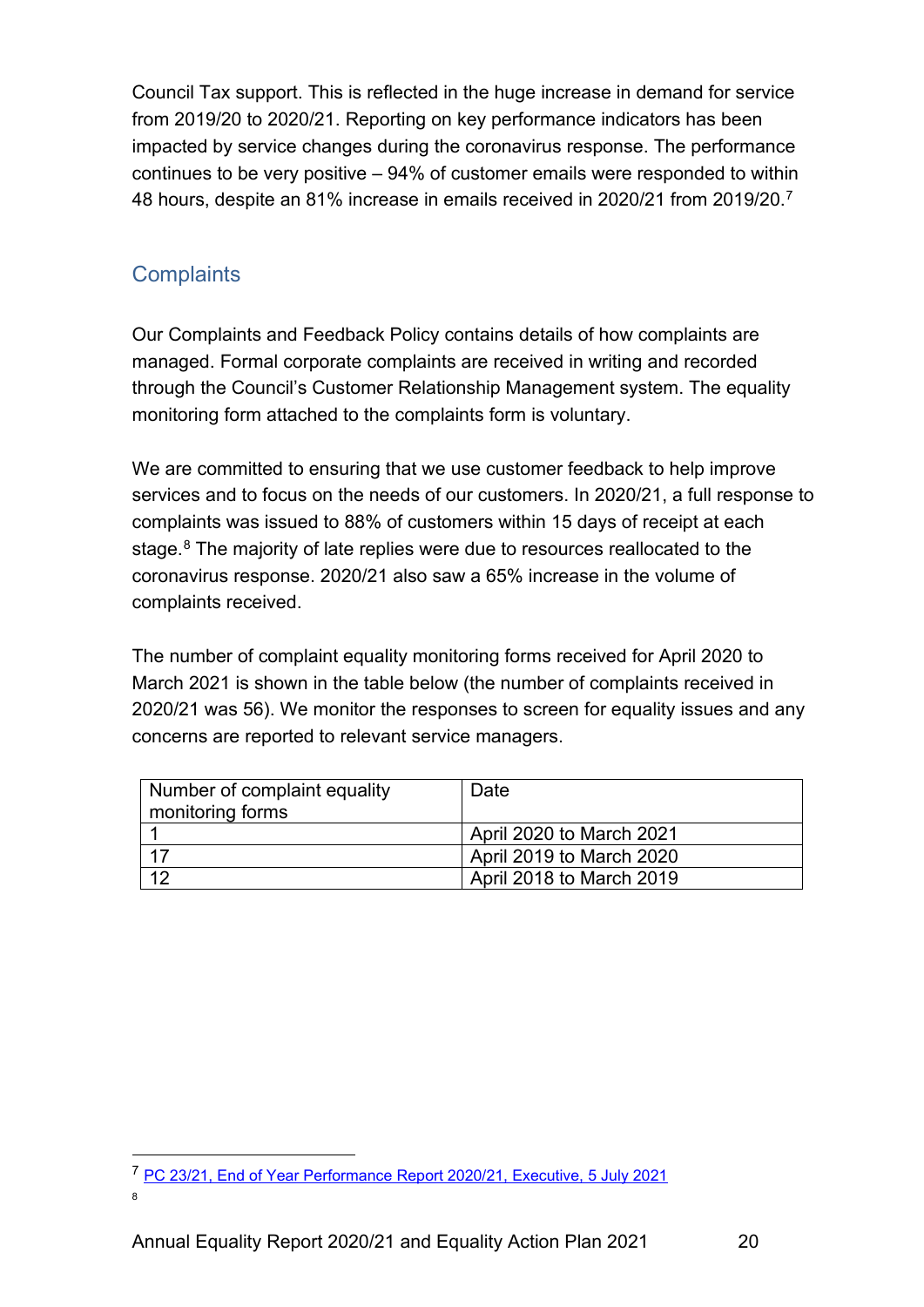# <span id="page-24-2"></span>Equality objectives 2020-24

Our equality objectives were agreed by the Executive in May 2020. They are:

- a) Break the cycle of inequality and improve health, wellbeing and economic prosperity
- b) Support a diverse workforce by improving the equality data of the recruitment and retention processes
- c) Ensure all people have access to the services they need
- d) Celebrate the diversity of our communities and bring people together

The actions below have been identified to help deliver the equality objectives 2020-24 and respond to issues identified in this report. They are reviewed and developed annually.

#### Equality Action Plan 2021

<span id="page-24-0"></span>

| Equality objective     | Action                                      | <b>Progress</b>                       | Lead team(s)                |
|------------------------|---------------------------------------------|---------------------------------------|-----------------------------|
| Break the cycle of     | 1) Deliver the Carlisle Plan priorities and | 2020/21 End of Year Performance       | <b>All Council services</b> |
| inequality and improve | work in partnership to achieve these        | Report reported to Executive 5 July   |                             |
| health, wellbeing and  | across the district.                        | 2021.9 This report includes detailed  |                             |
| economic prosperity    |                                             | progress on the Carlisle Plan on a    |                             |
|                        |                                             | Page actions and projects. The draft  |                             |
|                        |                                             | Carlisle Plan 2021-23 is under        |                             |
|                        |                                             | development with a proposed key       |                             |
|                        |                                             | priority of Health and Wellbeing. The |                             |
|                        |                                             | 31 August 2021 Executive meeting      |                             |
|                        |                                             | will be asked to recommend the plan   |                             |
|                        |                                             | to Council for adoption.              |                             |

<span id="page-24-1"></span><sup>9</sup> [PC 23/21, End of Year Performance Report 2020/21, Executive, 5 July 2021](https://carlisle.cmis.uk.com/Document.ashx?czJKcaeAi5tUFL1DTL2UE4zNRBcoShgo=dcSfWrHemshDMHsVwDXpkAuqu%2bnd4RPOIFF5oHX%2bPsELwYH14q0P9Q%3d%3d&rUzwRPf%2bZ3zd4E7Ikn8Lyw%3d%3d=pwRE6AGJFLDNlh225F5QMaQWCtPHwdhUfCZ%2fLUQzgA2uL5jNRG4jdQ%3d%3d&mCTIbCubSFfXsDGW9IXnlg%3d%3d=hFflUdN3100%3d&kCx1AnS9%2fpWZQ40DXFvdEw%3d%3d=hFflUdN3100%3d&uJovDxwdjMPoYv%2bAJvYtyA%3d%3d=ctNJFf55vVA%3d&FgPlIEJYlotS%2bYGoBi5olA%3d%3d=B03MzdTRKlI%3d&d9Qjj0ag1Pd993jsyOJqFvmyB7X0CSQK=ctNJFf55vVA%3d&WGewmoAfeNR9xqBux0r1Q8Za60lavYmz=ctNJFf55vVA%3d&WGewmoAfeNQ16B2MHuCpMRKZMwaG1PaO=ctNJFf55vVA%3d)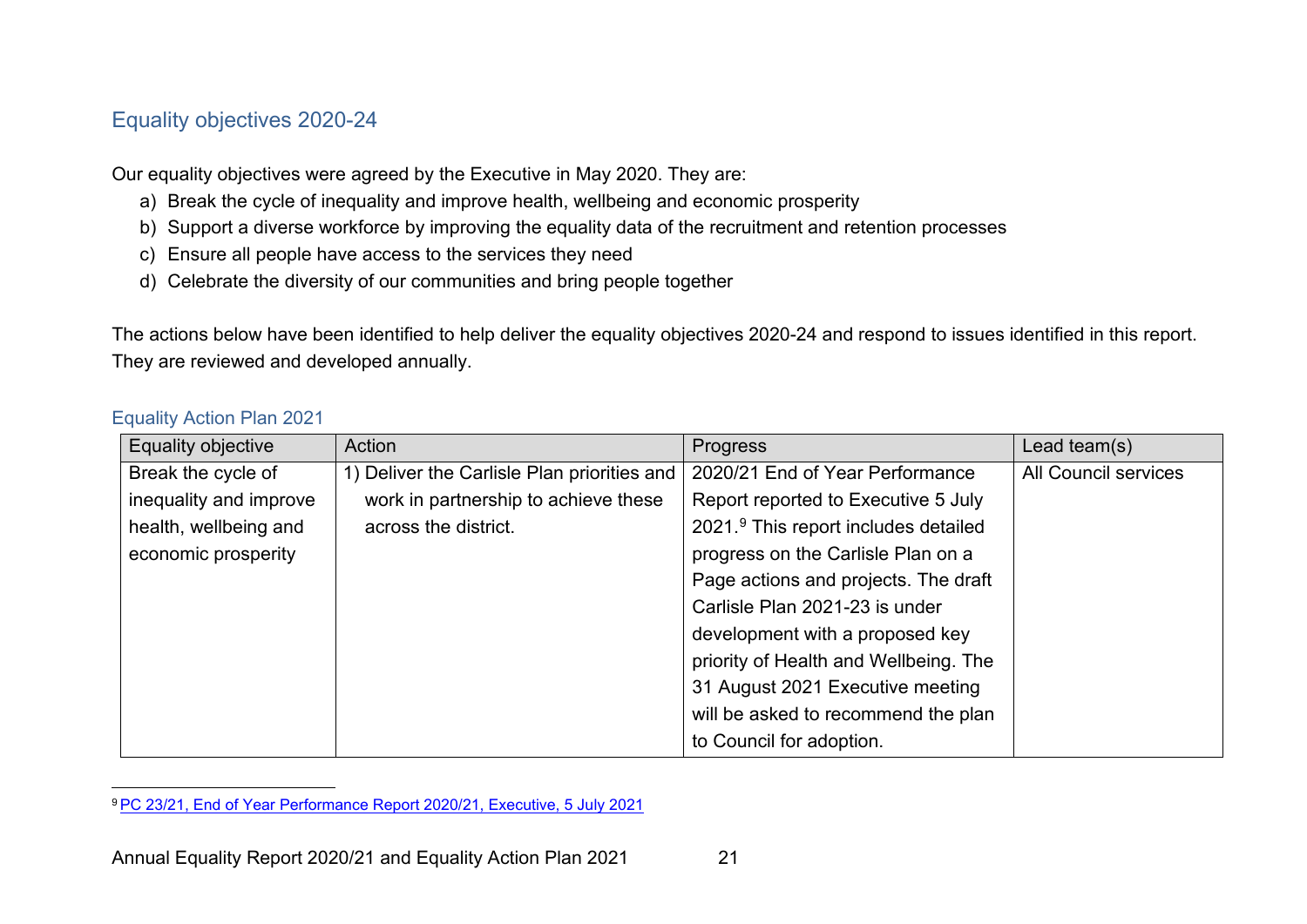| <b>Equality objective</b> | Action                                   | Progress                                    | Lead team(s)             |
|---------------------------|------------------------------------------|---------------------------------------------|--------------------------|
| Break the cycle of        | 2) Deliver the Healthy City Strategy     | We are working as part of the World         | All Council Services,    |
| inequality and improve    | actions.                                 | <b>Health Organisation Healthy City</b>     | <b>Healthy City Team</b> |
| health, wellbeing and     |                                          | Forum to develop an action plan,            |                          |
| economic prosperity       |                                          | rather than producing our own               |                          |
|                           |                                          | healthy city strategy at this stage.        |                          |
| Break the cycle of        | 3) Explore the impact the use of Council | See the progress comment for action         | <b>Healthy City Team</b> |
| inequality and improve    | land, assets and planning has on         | 2.                                          |                          |
| health, wellbeing and     | communities and supporting equality      |                                             |                          |
| economic prosperity       | and diversity, and how these can be      |                                             |                          |
|                           | developed.                               |                                             |                          |
| Break the cycle of        | 4) Support third sector partners         | Our support to Community Centres            | <b>Healthy City Team</b> |
| inequality and improve    | addressing priority needs of local       | allows us to target and provide             |                          |
| health, wellbeing and     | communities.                             | services for priority needs of local        |                          |
| economic prosperity       |                                          | communities.                                |                          |
| Break the cycle of        | 5) Include equality within all Portfolio | Regular updates on the work of the          | Policy and               |
| inequality and improve    | Holder reports to Council to help        | Health City Forum are included in the       | Communications,          |
| health, wellbeing and     | promote understanding and                | Portfolio Holder Reports.                   | Partnerships             |
| economic prosperity       | awareness to members.                    |                                             |                          |
| Break the cycle of        | 6) Include the equality objectives in    | To be developed through internal            | Policy and               |
| inequality and improve    | Council reports to help improve          | communications and SharePoint,              | Communications           |
| health, wellbeing and     | consideration of equality implications   | linking the corporate implications to       |                          |
| economic prosperity       | in decision making.                      | the equality objectives. The                |                          |
|                           |                                          | SharePoint site is under development        |                          |
|                           |                                          | and will be used as part of the             |                          |
|                           |                                          | <b>Equality Impact Assessment training.</b> |                          |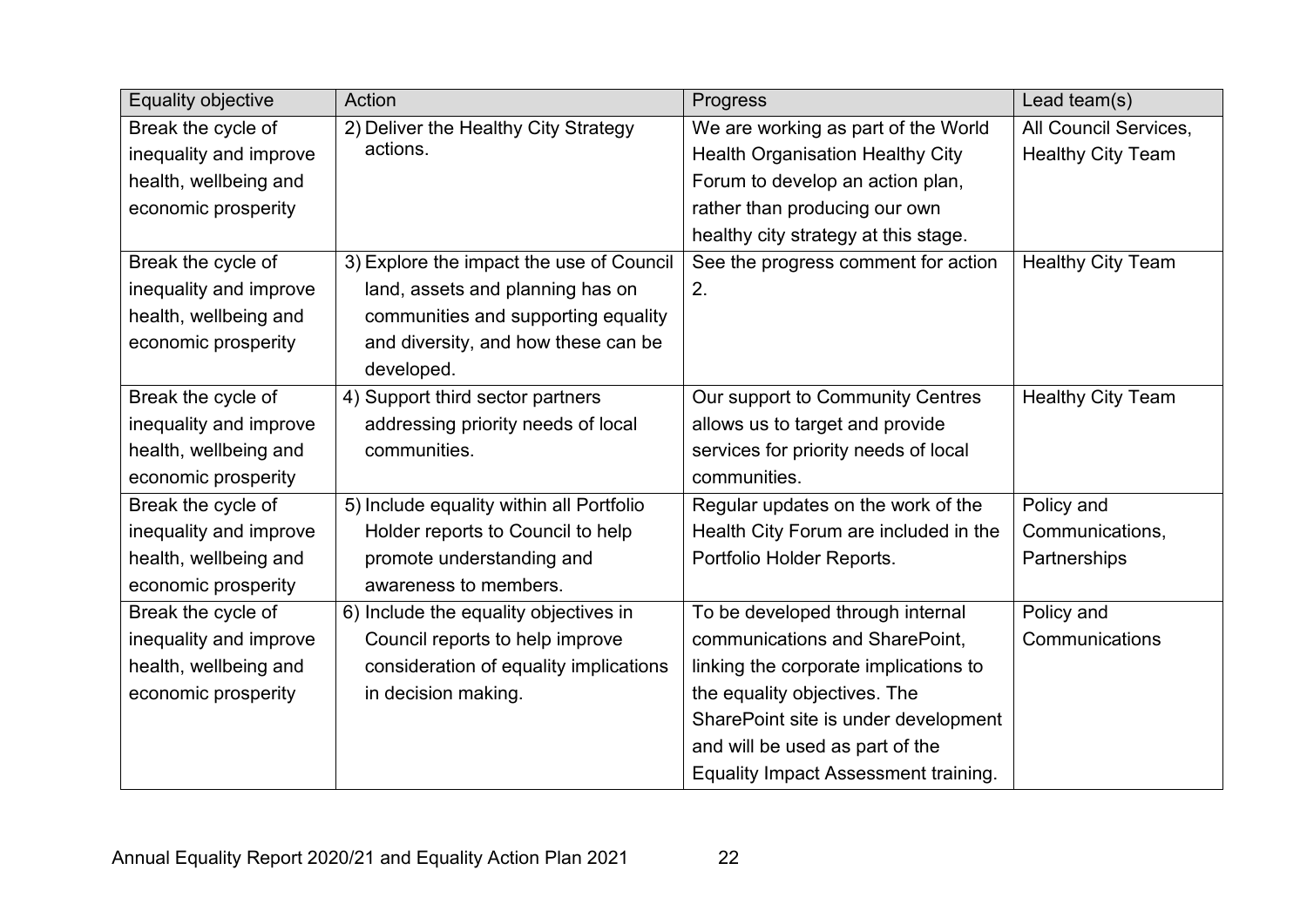| Equality objective       | Action                                  | Progress                              | Lead team(s)              |
|--------------------------|-----------------------------------------|---------------------------------------|---------------------------|
| Support a diverse        | 7) Implement iTrent recruitment module. | iTrent recruitment module under       | Human Resources,          |
| workforce by improving   | Review and standardise ethnicity        | development to include equality       | Policy and                |
| the equality data of the | categories on recruitment monitoring    | reporting requirements, the target    | Communications            |
| recruitment and          | forms and in iTrent recruitment.        | date for implementation is 31         |                           |
| retention processes      |                                         | December 2021. The job application    |                           |
|                          |                                         | form was revised in May 2020 to       |                           |
|                          |                                         | include a question on details of      |                           |
|                          |                                         | Armed Forces service. The diversity   |                           |
|                          |                                         | monitoring form was also revised to   |                           |
|                          |                                         | standardise equality categories.      |                           |
| Support a diverse        | 8) Screen gender pay information for    | Data for 2019, 2020 and 2021          | Human Resources,          |
| workforce by improving   | issues and identify actions that may    | included in this report. See the      | Policy and                |
| the equality data of the | need to be taken in response to         | Workforce Profile section of this     | Communications            |
| recruitment and          | these.                                  | report for comment on the figures and |                           |
| retention processes      |                                         | action.                               |                           |
| Ensure all people have   | 9) Assess responses to satisfaction     | This measure will be reported in the  | <b>Customer Services,</b> |
| access to the services   | survey and equality questions to        | Quarter 1 Performance Report          | Policy and                |
| they need                | identify issues for further             | 2021/22 to Scrutiny and the           | Communications            |
|                          | development. Review complaint           | <b>Executive. Optional equality</b>   |                           |
|                          | equality monitoring form responses to   | responses are monitored to identify   |                           |
|                          | screen for equality.                    | areas for investigation. Complaint    |                           |
|                          |                                         | equality monitoring form responses    |                           |
|                          |                                         | are referred to in the Complaints     |                           |
|                          |                                         | section of this report.               |                           |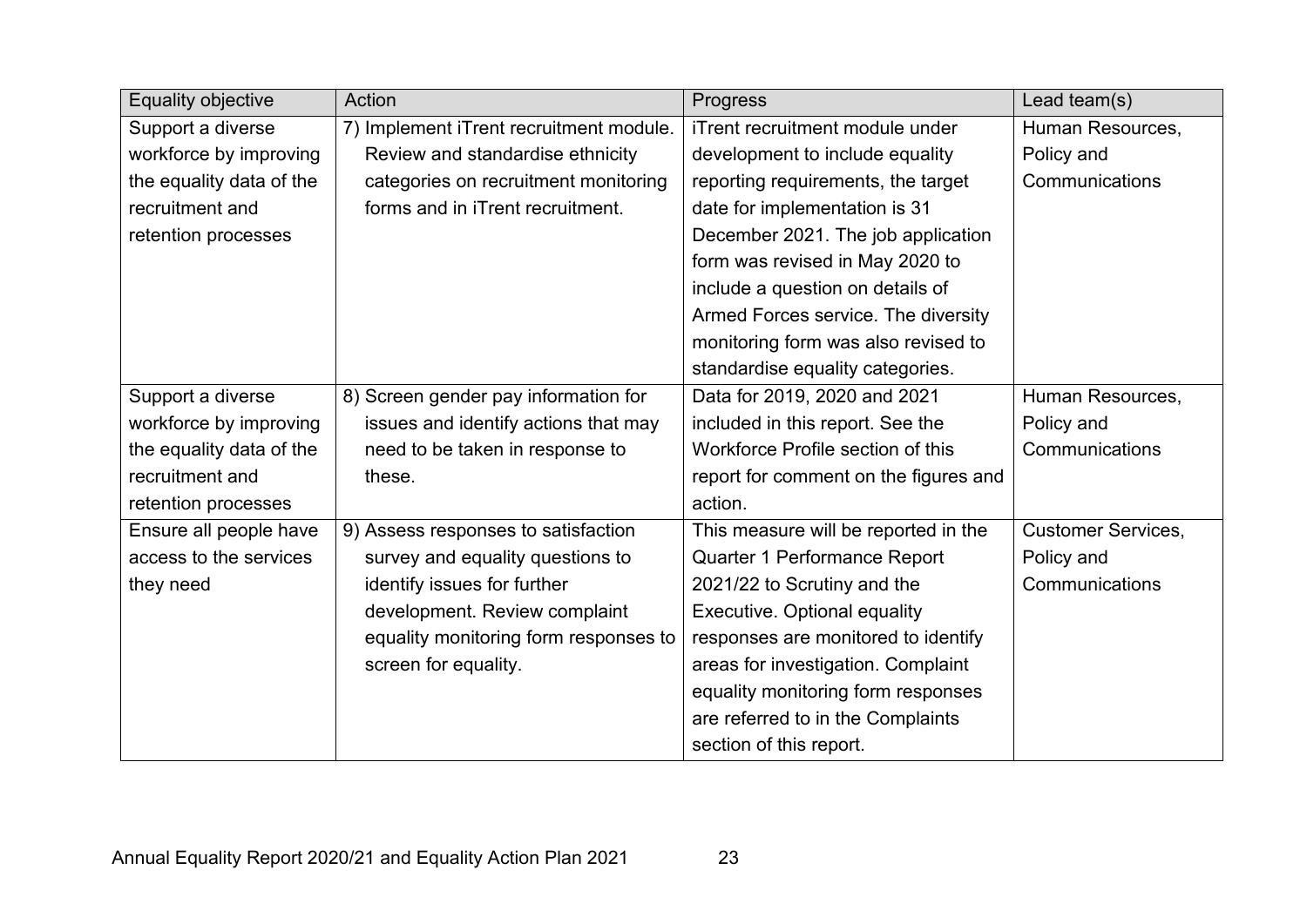| <b>Equality objective</b> | Action                                | Progress                              | Lead team(s)           |
|---------------------------|---------------------------------------|---------------------------------------|------------------------|
| Ensure people have        | 10) To keep the assumptions employed  | The Cumbrian district councils had    | <b>Planning Policy</b> |
| appropriate access to     | in the Gypsy and Traveller            | agreed to update the GTAA during      |                        |
| the services they need    | <b>Accommodation Assessment</b>       | 2020; however the tendering process   |                        |
|                           | (GTAA) relating to the turnover of    | to appoint a consultant to carry out  |                        |
|                           | Gypsy and Traveller pitches under     | the research was delayed due to the   |                        |
|                           | review.                               | COVID-19 situation. ORS (Opinion      |                        |
|                           |                                       | Research Services Ltd.) were          |                        |
|                           |                                       | appointed to undertake the research   |                        |
|                           |                                       | and the final report is due in Summer |                        |
|                           |                                       | 2021.                                 |                        |
| Ensure people have        | 11) To continue developing support to | We achieved the silver award of the   | Policy and             |
| appropriate access to     | the Armed Forces community and        | <b>Defence Employer Recognition</b>   | Communications,        |
| the services they need    | our commitment to the Armed           | Scheme in August 2020 and are         | <b>Human Resources</b> |
|                           | Forces Covenant, including            | working towards the next level. We    |                        |
|                           | achieving the silver award of the     | continue to support the Carlisle and  |                        |
|                           | Defence Recognition Scheme.           | Eden Armed Forces Support Co-         |                        |
|                           |                                       | ordination Project. Armed Forces      |                        |
|                           |                                       | <b>Covenant Training has been</b>     |                        |
|                           |                                       | developed through our e-learning      |                        |
|                           |                                       | provider, SkillGate. This is aimed at |                        |
|                           |                                       | front-line staff who engage with      |                        |
|                           |                                       | individuals and families on a regular |                        |
|                           |                                       | basis. We are preparing our           |                        |
|                           |                                       | readiness and response to the         |                        |
|                           |                                       | forthcoming Armed Forces Bill 2021.   |                        |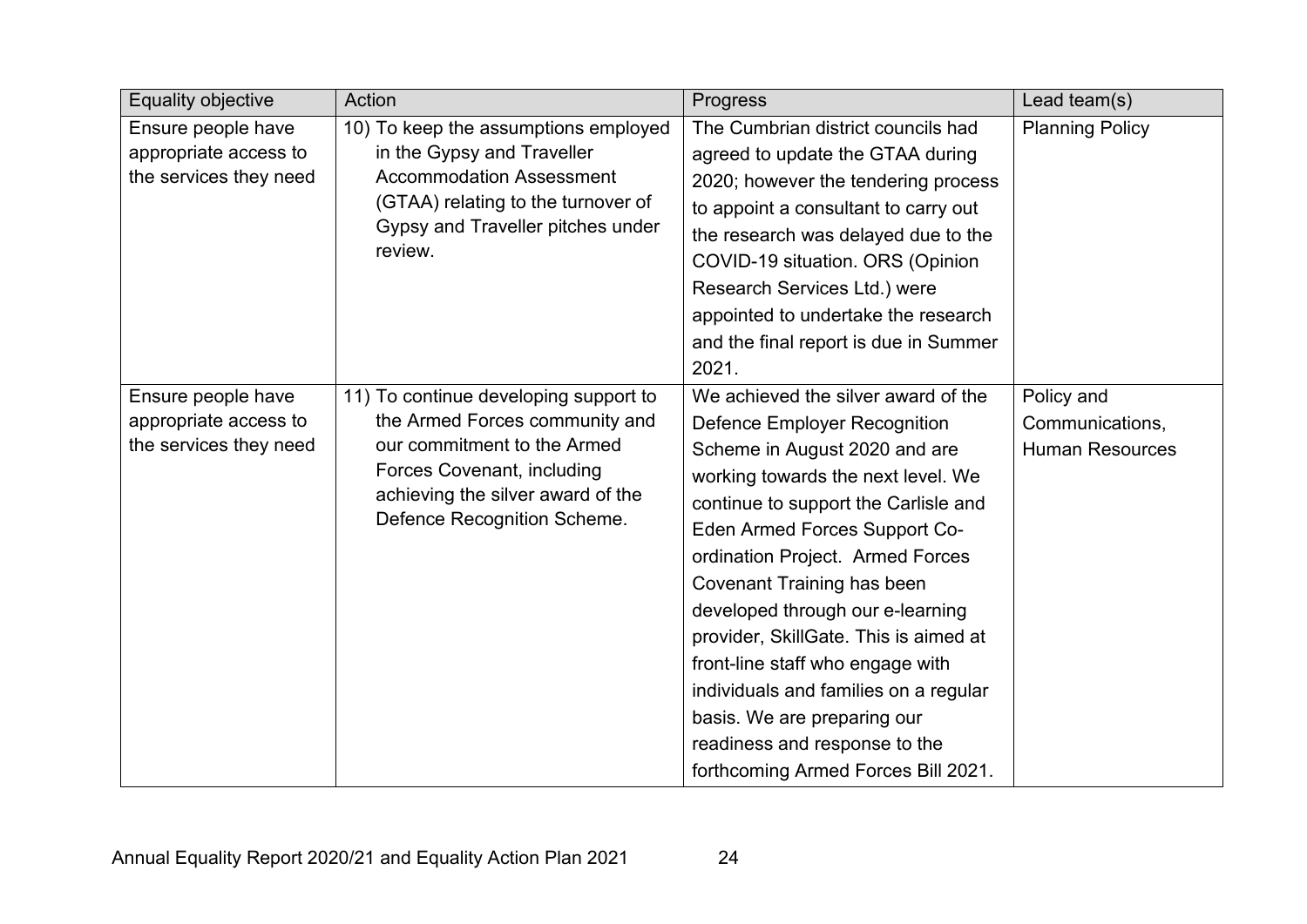| <b>Equality objective</b> | Action                                | <b>Progress</b>                         | Lead team(s)             |
|---------------------------|---------------------------------------|-----------------------------------------|--------------------------|
| Ensure people have        | 12) Develop an accessible version of  | Completed. We are undertaking work      | Policy and               |
| appropriate access to     | the Equality Policy.                  | to comply with the Accessibility        | Communications           |
| the services they need    |                                       | Regulations and develop the             |                          |
|                           |                                       | accessibility of our digital services.  |                          |
| Ensure people have        | 13) Review available data to identify | Data review being undertaken to         | Policy and               |
| appropriate access to     | who is accessing Council services     | analyse how customers are               | Communications,          |
| the services they need    | and where.                            | accessing our service and how this      | <b>Customer Services</b> |
|                           |                                       | has changed during the pandemic.        |                          |
|                           |                                       | Initial work has identified that online |                          |
|                           |                                       | contact through emails and the          |                          |
|                           |                                       | website has doubled since the start of  |                          |
|                           |                                       | the pandemic.                           |                          |
| Celebrate the diversity   | 14) Continue to review and develop    | The majority of physical events were    | <b>Healthy City Team</b> |
| of our communities and    | events programme to help celebrate    | postponed during the past year with a   |                          |
| bring people together     | different communities in Carlisle.    | focus on virtual engagement. Some       |                          |
|                           |                                       | outdoor events were held with social    |                          |
|                           |                                       | distancing regulations, appropriate     |                          |
|                           |                                       | spacing and limited tickets available.  |                          |
|                           |                                       | We are active members of Cumbria        |                          |
|                           |                                       | Arts and Culture Network which looks    |                          |
|                           |                                       | at the many issues surrounding the      |                          |
|                           |                                       | arts, including support for artists,    |                          |
|                           |                                       | venues and how the county's artistic    |                          |
|                           |                                       | community could recover from            |                          |
|                           |                                       | coronavirus restrictions.               |                          |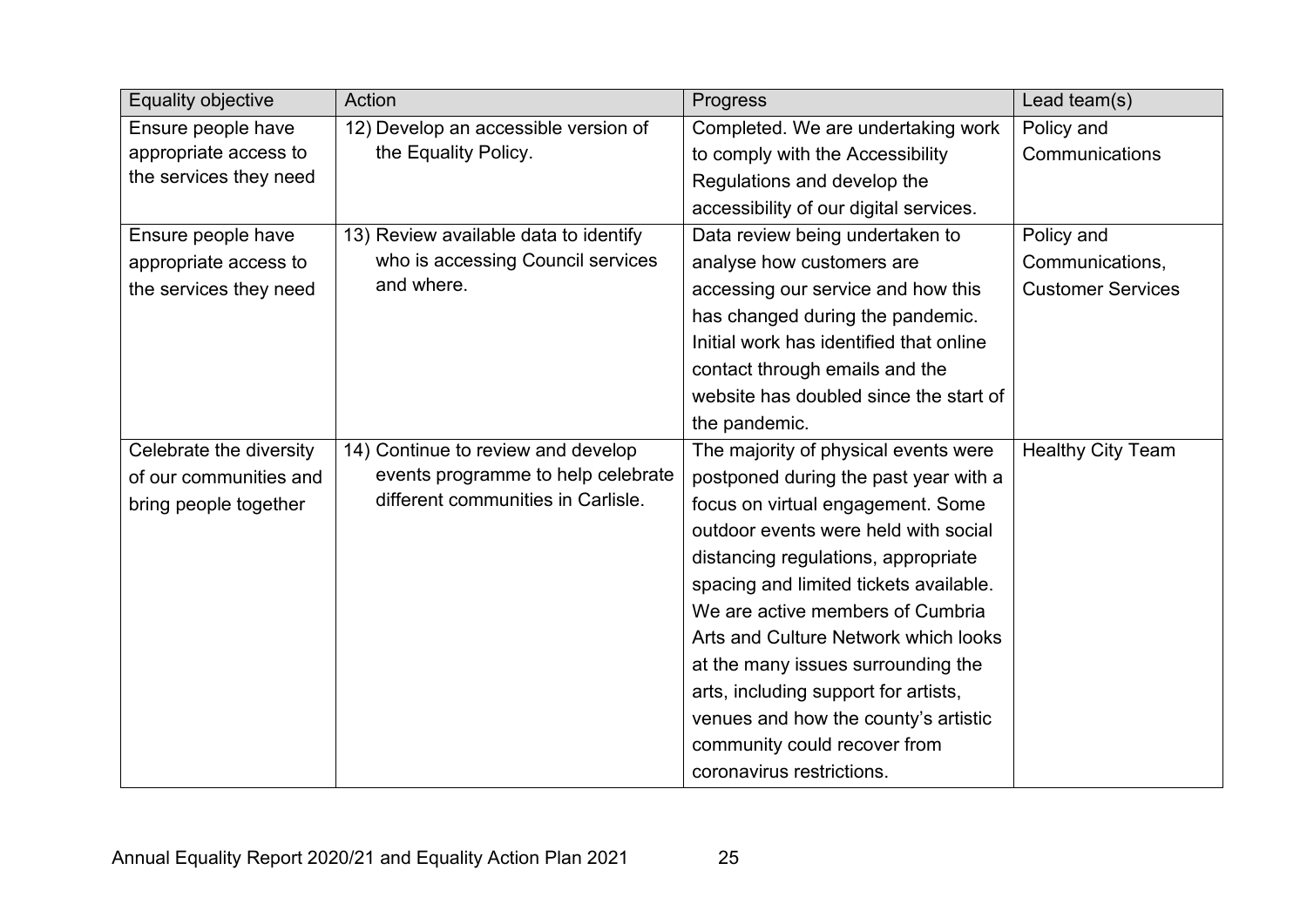| <b>Equality objective</b>                                                  | Action                                                                                                                                                                                 | Progress                                                                                                                                                                                                                                               | Lead team $(s)$                                           |
|----------------------------------------------------------------------------|----------------------------------------------------------------------------------------------------------------------------------------------------------------------------------------|--------------------------------------------------------------------------------------------------------------------------------------------------------------------------------------------------------------------------------------------------------|-----------------------------------------------------------|
| Celebrate the diversity<br>of our communities and<br>bring people together | 15) Ensure children and young people<br>are included in engagement and<br>consultation. Learning from<br>successful consultations to be<br>shared and developed across the<br>Council. | Our ongoing good practice of<br>engaging children and young people<br>in play park improvements has been<br>adapted for online use, working with<br>the Policy and Communications<br>Team. We have still been able to<br>reach target audiences during | Policy and<br>Communications,<br><b>Healthy City Team</b> |
|                                                                            |                                                                                                                                                                                        | pandemic restrictions.                                                                                                                                                                                                                                 |                                                           |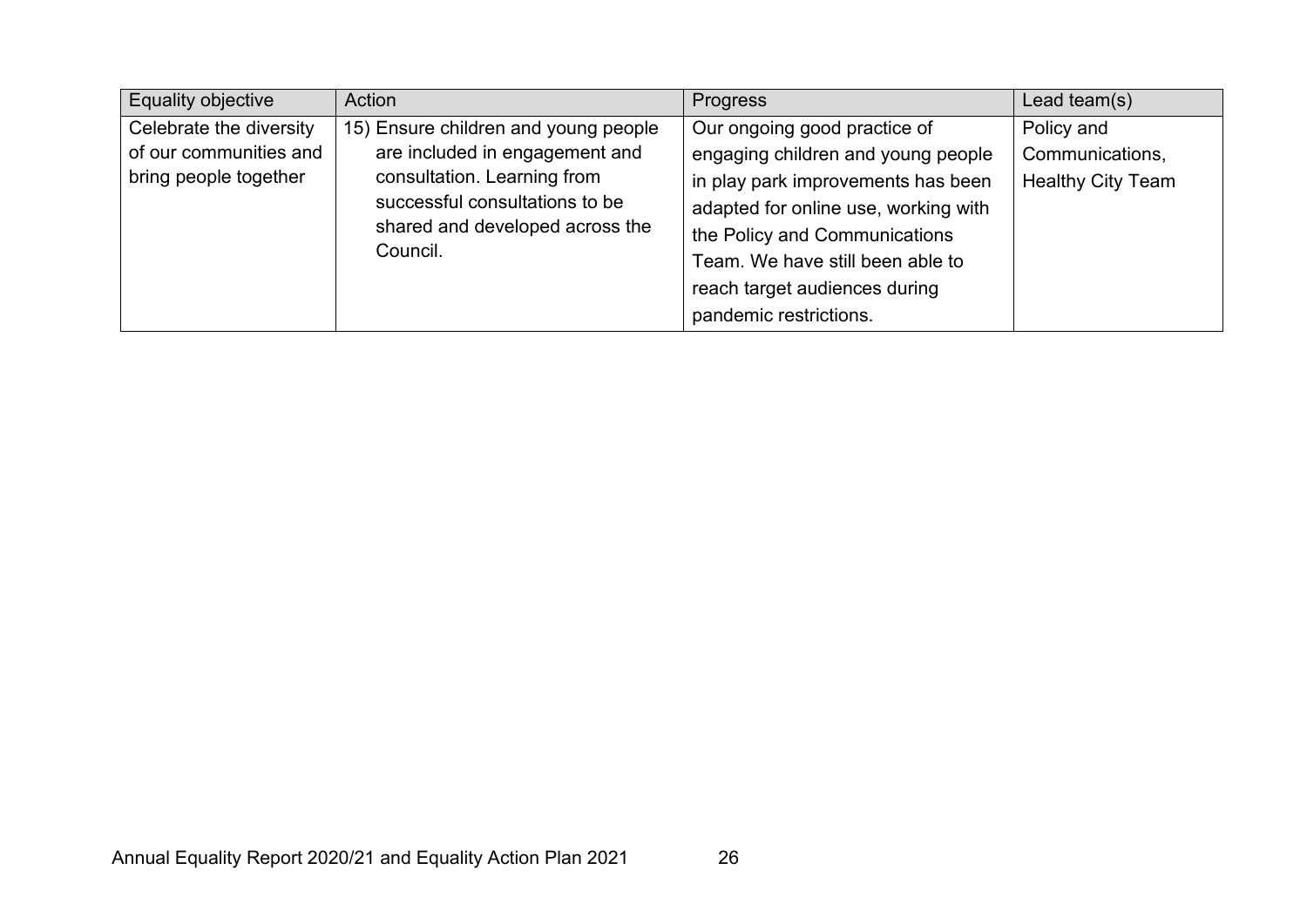# <span id="page-30-0"></span>Appendix 1 – Workforce profile on 31 March 2021 and latest comparative data for Carlisle

| Workforce profile 31 March 2021 |     | Carlisle                             |
|---------------------------------|-----|--------------------------------------|
| Number of employees             | 471 | Population of Carlisle <sup>10</sup> |
|                                 |     | 108.524                              |

| Age range | $\frac{0}{0}$ | Age range <sup>10</sup> | $\frac{0}{0}$ |
|-----------|---------------|-------------------------|---------------|
| $0 - 15$  | n/a           | $0 - 15$                | 16.7          |
| 16-24     | 3.8           | $15 - 24$               | 10.1          |
| 25-34     | 13.8          | 25-34                   | 11.1          |
| 35-44     | 22.7          | 35-44                   | 11.5          |
| 45-54     | 27.6          | 45-54                   | 13.8          |
| 55-64     | 29.1          | 55-64                   | 14.4          |
| $65+$     | 3.0           | $65+$                   | 22.2          |

Due to rounding, the age range percentages for Carlisle do not add up to 100%.

| <b>Marital status</b> | $\%$ | Marital status <sup>11</sup> | $\frac{0}{0}$ |
|-----------------------|------|------------------------------|---------------|
| <b>Civil Partner</b>  | 1.3  | <b>Civil Partner</b>         | 0.2           |
| <b>Divorced</b>       | 3.8  | <b>Divorced</b>              | 9.7           |
| <b>Married</b>        | 48.4 | Married                      | 47.3          |
| Separated             | 1.7  | Separated                    | 2.5           |
| Single                | 31.2 | Single                       | 32.2          |
| Undeclared            | 12.5 | Undeclared                   |               |
| Widowed               | 1.1  | Widowed                      | 8.2           |

| Ethnicity               | $\%$ | Ethnicity <sup>11</sup> | $\frac{9}{6}$ |
|-------------------------|------|-------------------------|---------------|
| All other ethnic groups |      | All other ethnic groups |               |
| combined                |      | $1.5$ combined          | 1.9           |
| White                   |      | 88.3   White            | 98.1          |
| Undeclared              |      | 10.2   Undeclared       | n/a           |

| <b>Sex</b> | $\%$ | Sex <sup>10</sup> | $\%$        |
|------------|------|-------------------|-------------|
| Female     |      | $50.5$ Female     | $5^{\circ}$ |
| Male       | 49.5 | Male              | .48         |

<span id="page-30-1"></span><sup>10</sup> 2020 Office for National Statistics

<span id="page-30-2"></span><sup>11</sup> Census 2011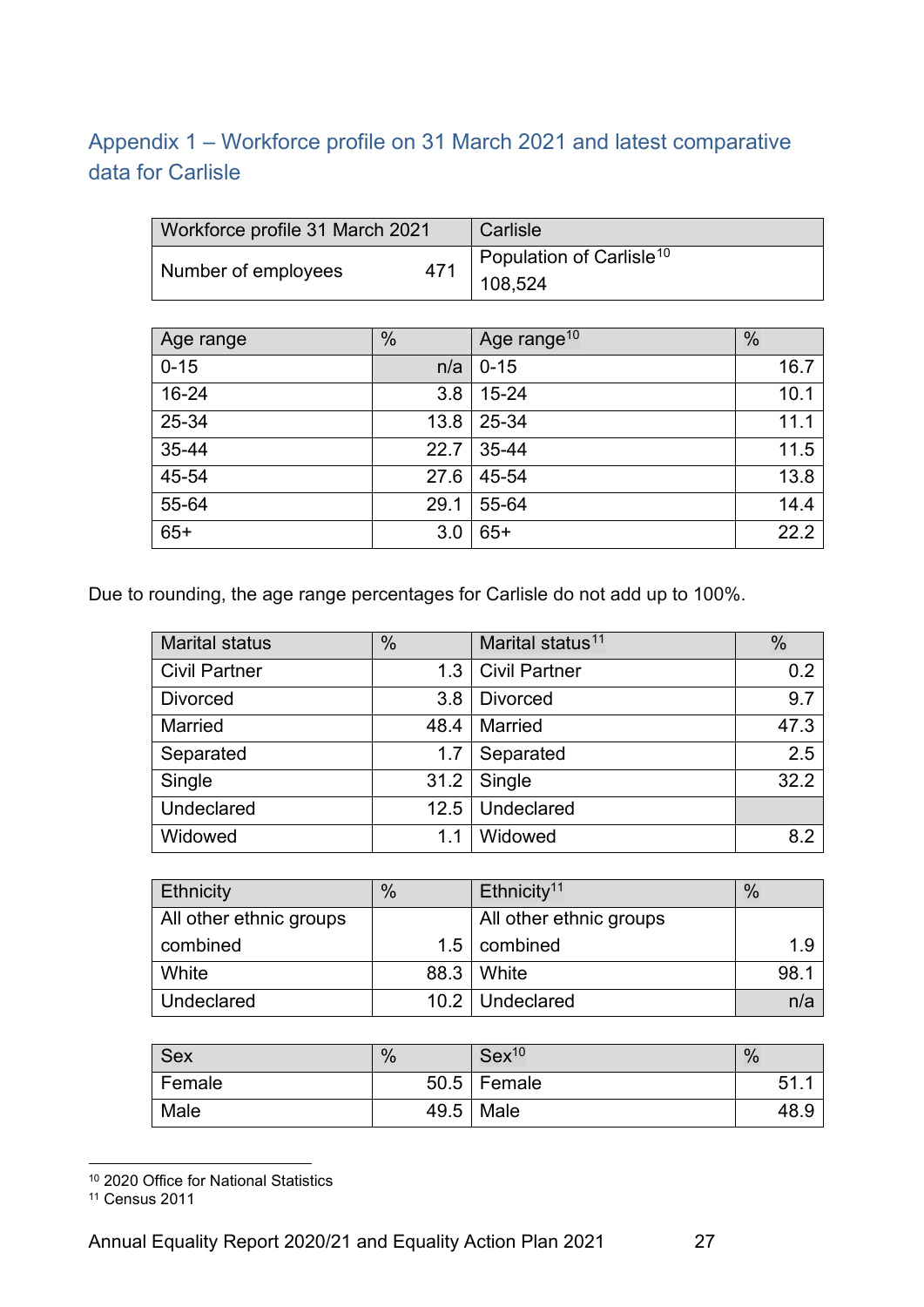| Disability (self-declared) | $\frac{0}{0}$ | Disability and health – day to<br>day activities limited? <sup>11</sup> | $\%$ |
|----------------------------|---------------|-------------------------------------------------------------------------|------|
| No                         | 77.5   No     |                                                                         | 80.8 |
| Yes                        |               | $3.8$   Yes a lot                                                       | 9.2  |
| Undeclared                 |               | 18.7   Yes a little                                                     |      |

| Sexuality             | $\frac{0}{0}$ | <b>Sexuality</b>          | $\%$       |
|-----------------------|---------------|---------------------------|------------|
| Heterosexual          | 64.1          | Heterosexual              | <b>Not</b> |
|                       |               |                           | available  |
| Bisexual, Gay,        | 1.9           | Bisexual, Gay, Homosexual | <b>Not</b> |
| Homosexual or Lesbian |               | or Lesbian                | available  |
| Undeclared            |               | 34.2   Undeclared         | <b>Not</b> |
|                       |               |                           | available  |

| Religion        | $\%$ | Religion <sup>11</sup> | $\frac{0}{0}$ |
|-----------------|------|------------------------|---------------|
| <b>Buddhist</b> | 0.6  | <b>Buddhist</b>        | 0.3           |
| Christian       | 36.3 | Christian              | 69.1          |
| Hindu           | 0    | Hindu                  | 0.2           |
| Jewish          | 0    | Jewish                 | 0             |
| <b>Muslim</b>   | 0    | <b>Muslim</b>          | 0.4           |
| No religion     | 26.1 | No religion            | 22.9          |
| Other           | 0.8  | Other                  | 0.3           |
| <b>Sikh</b>     | 0    | Sikh                   | 0             |
| Undeclared      | 36.1 | <b>Undeclared</b>      | 6.8           |

# **Pregnancy and Maternity**

The number of employees who commenced their maternity leave in 2020/21 was 2.